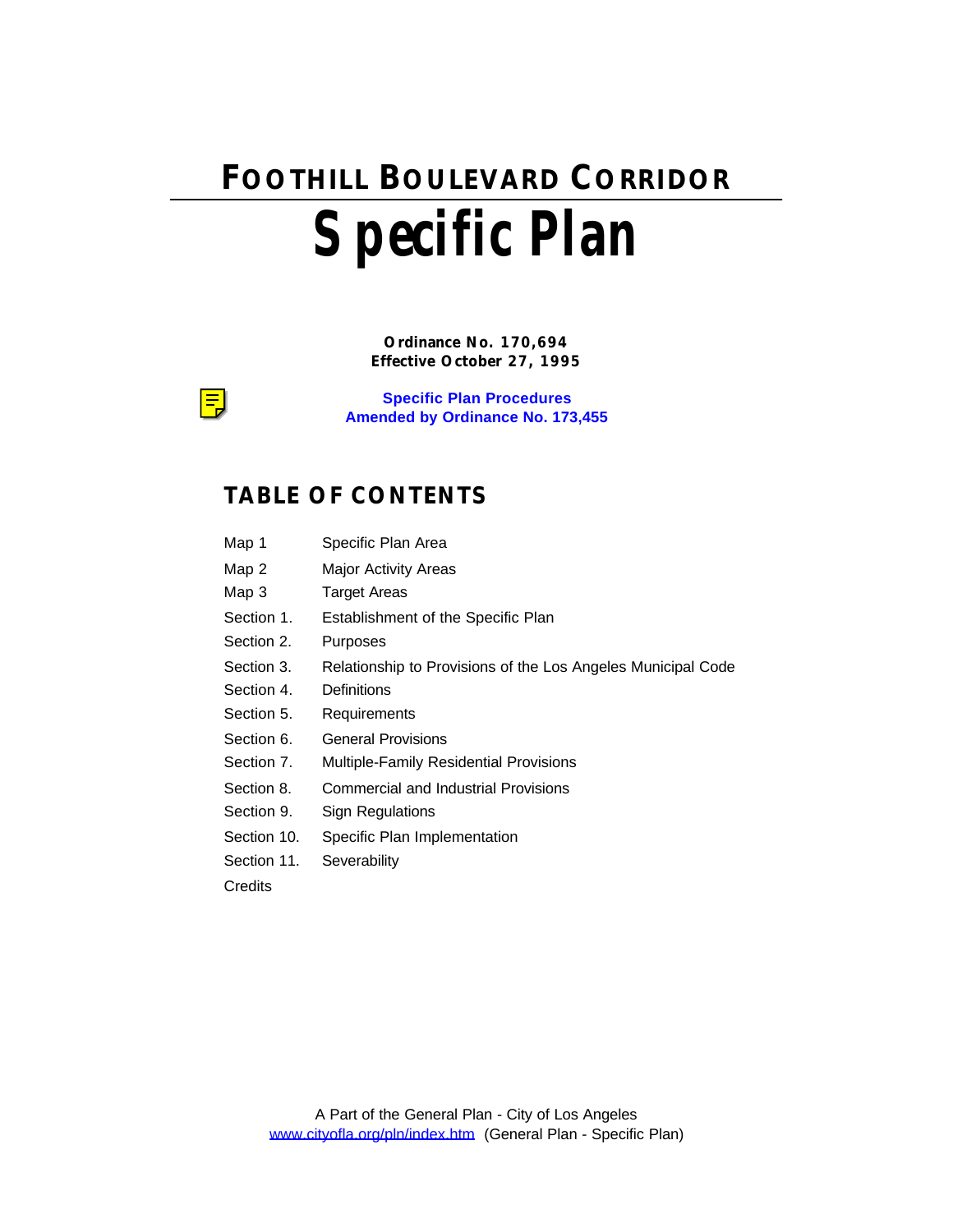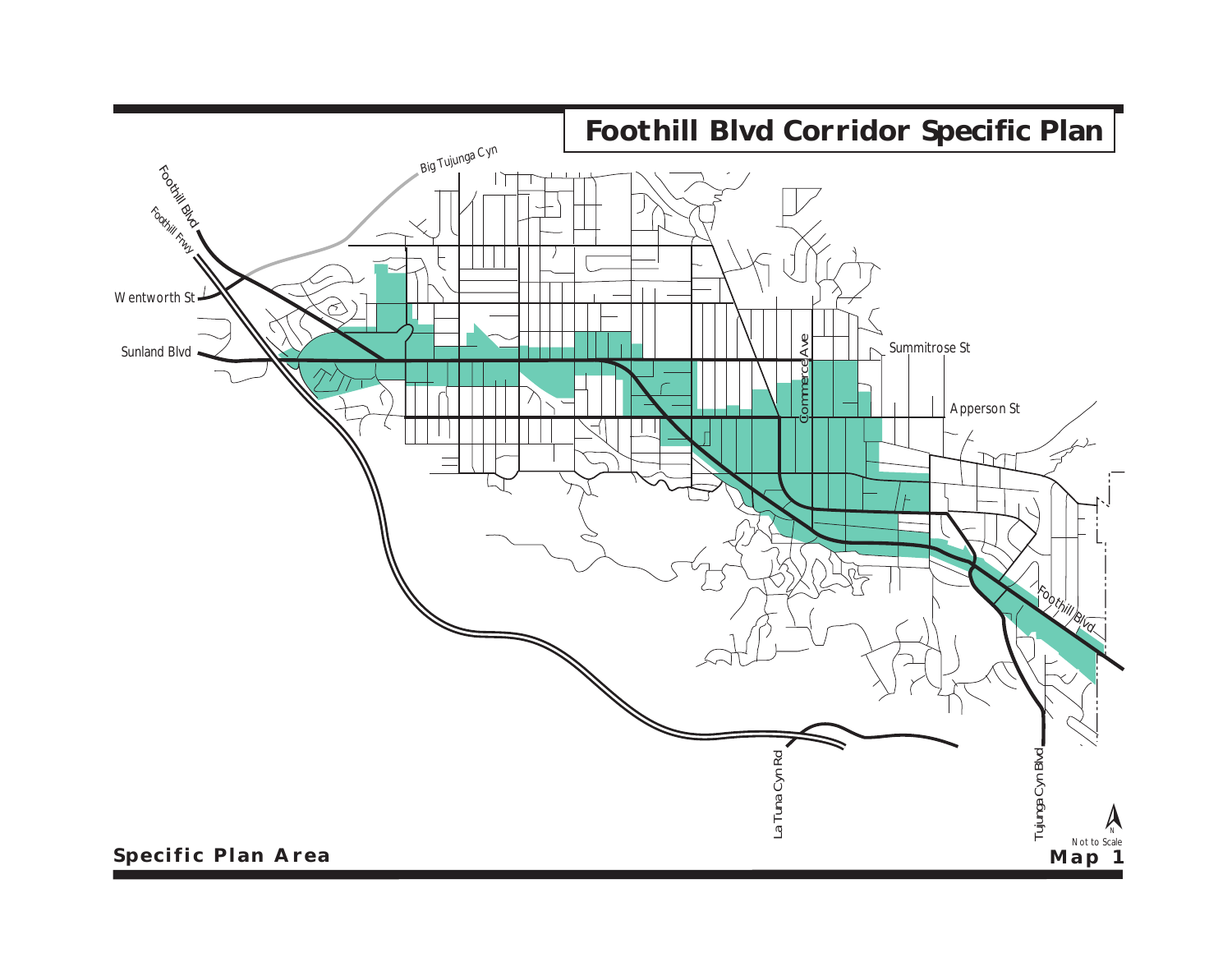# **Foothill Blvd Corridor Specific Plan**



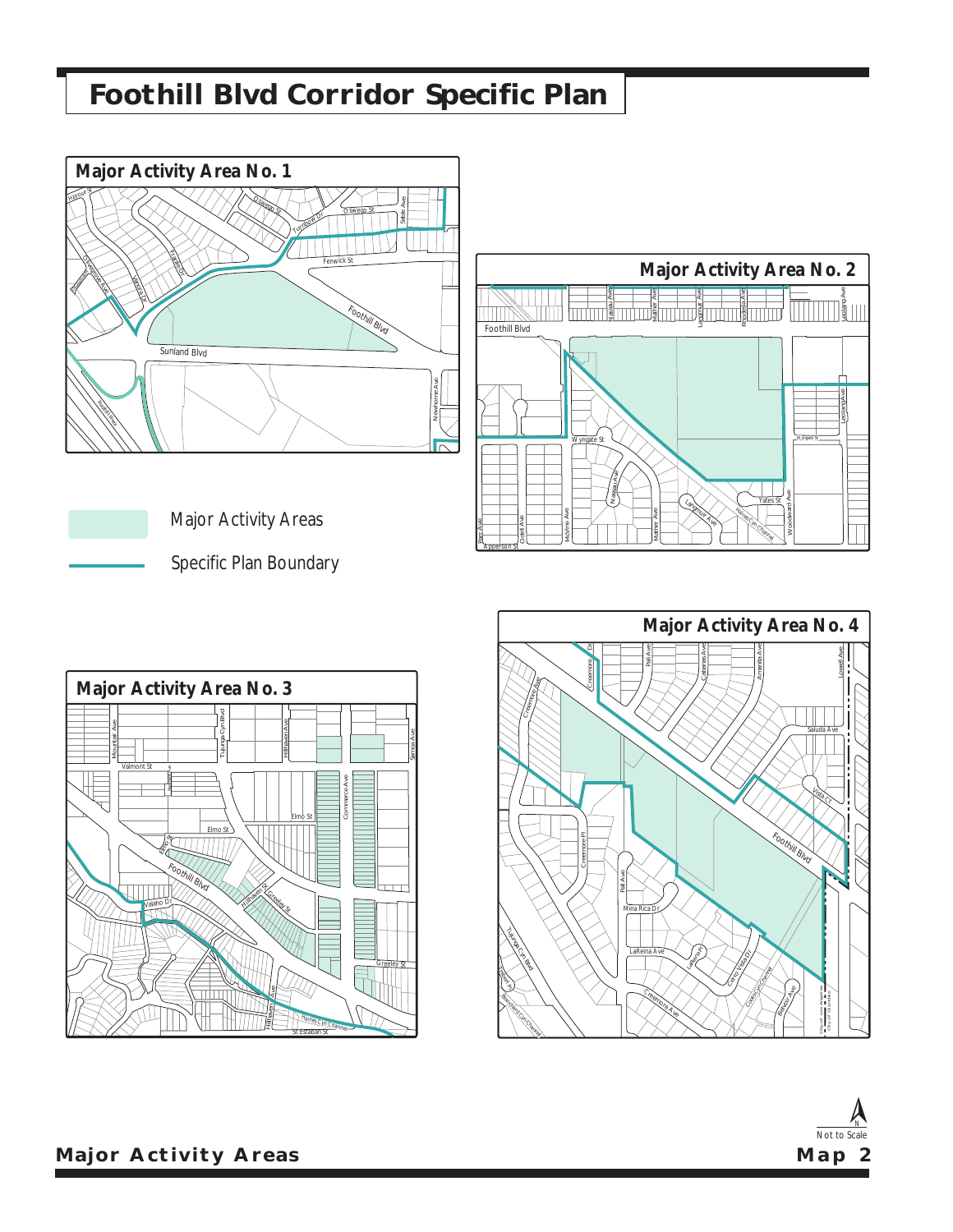# **Foothill Blvd Corridor Specific Plan**





Not to Scale  $\mathbb A$ **Map 3**

**Target Areas**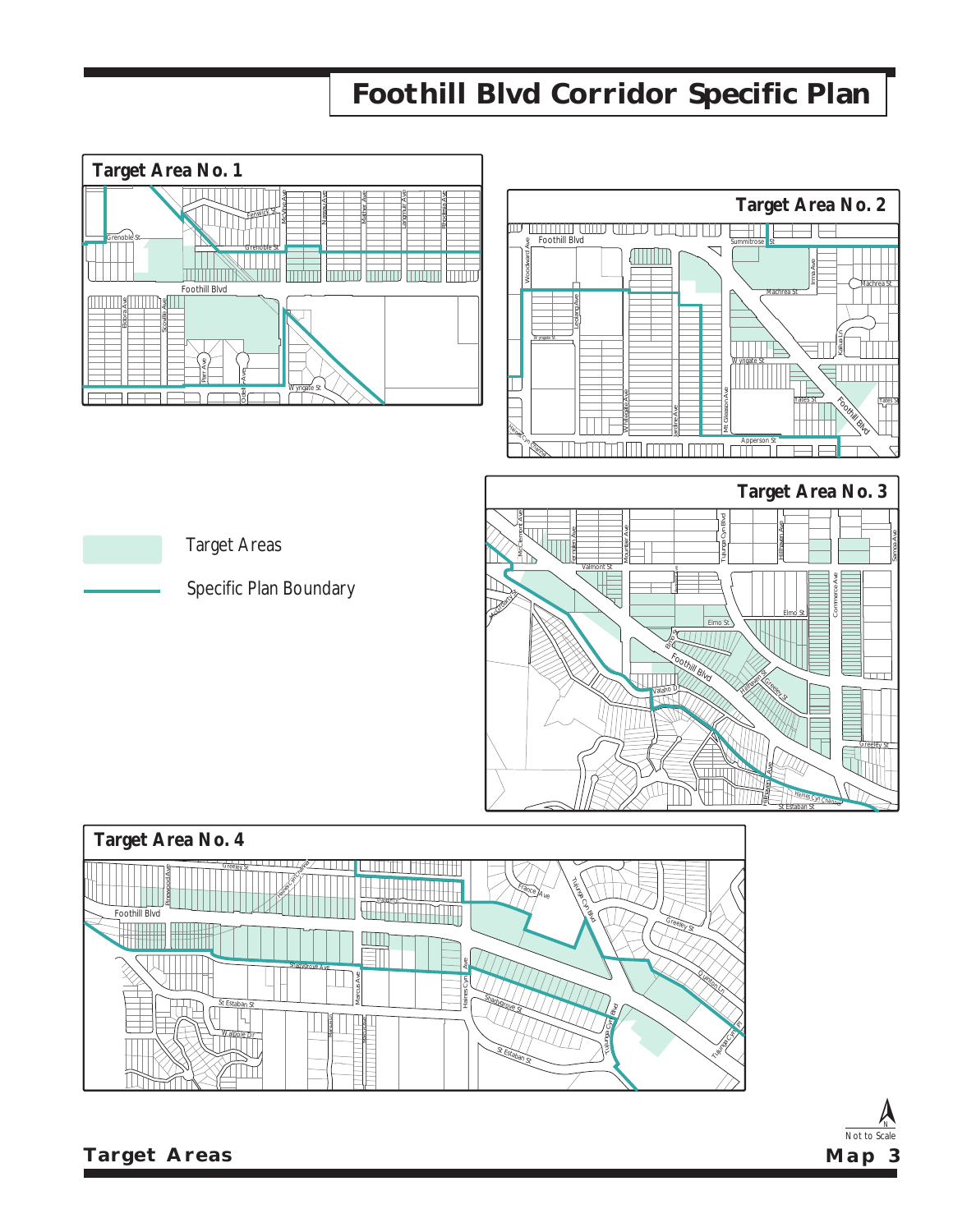## **FOOTHILL BOULEVARD CORRIDOR SPECIFIC PLAN**

An ordinance establishing a Specific Plan for the Foothill Boulevard Corridor.

> THE PEOPLE OF THE CITY OF LOS ANGELES DO ORDAIN AS FOLLOWS:

#### **Section 1. ESTABLISHMENT OF THE SPECIFIC PLAN**

The City Council hereby establishes the Specific Plan applicable to the area of the City of Los Angeles as shown upon the attached maps. The Specific Plan boundary is shown within the shaded area on the attached Map No. 1. Major Activity Areas are shown on the numbered shaded areas of Map No. 2. Target Areas are shown on the numbered shaded areas of Map No. 3.

#### **Section 2. PURPOSES**

The Foothill Boulevard Corridor shall function as a vibrant commercial area with multiple-family housing opportunities. It is the purpose of this Specific Plan to ensure that land uses and development in the area occur in a manner that is compatible with or complements the surrounding community. The following purposes, as specifically implemented by the provisions in this Specific Plan, shall guide the development within the Foothill Boulevard Corridor:

- A. To ensure that future development in the area occurs in a manner that is environmentally sensitive, considering existing topography, surrounding low-density residential, capacity of the street and circulation system, and scenic views of the local mountains.
- B. To enhance future commercial development of the Foothill Boulevard Corridor by establishing coordinating and comprehensive standards for parking, vehicle and pedestrian circulation, outdoor storage, building height, building design, building mass, landscape, and signs.
- C. To enhance multiple-family development in the area by establishing coordinated and comprehensive standards for parking, vehicle circulation, building height, building design, building mass, open space, landscape, and street improvements.
- D. To create a vibrant commercial environment along Foothill Boulevard and Commerce Avenue by encouraging appropriate uses, building design, landscaping, screening of unsightly views, minimizing uninteresting blank walls, and proper site designs.
- E. To promote safe and convenient vehicular circulation.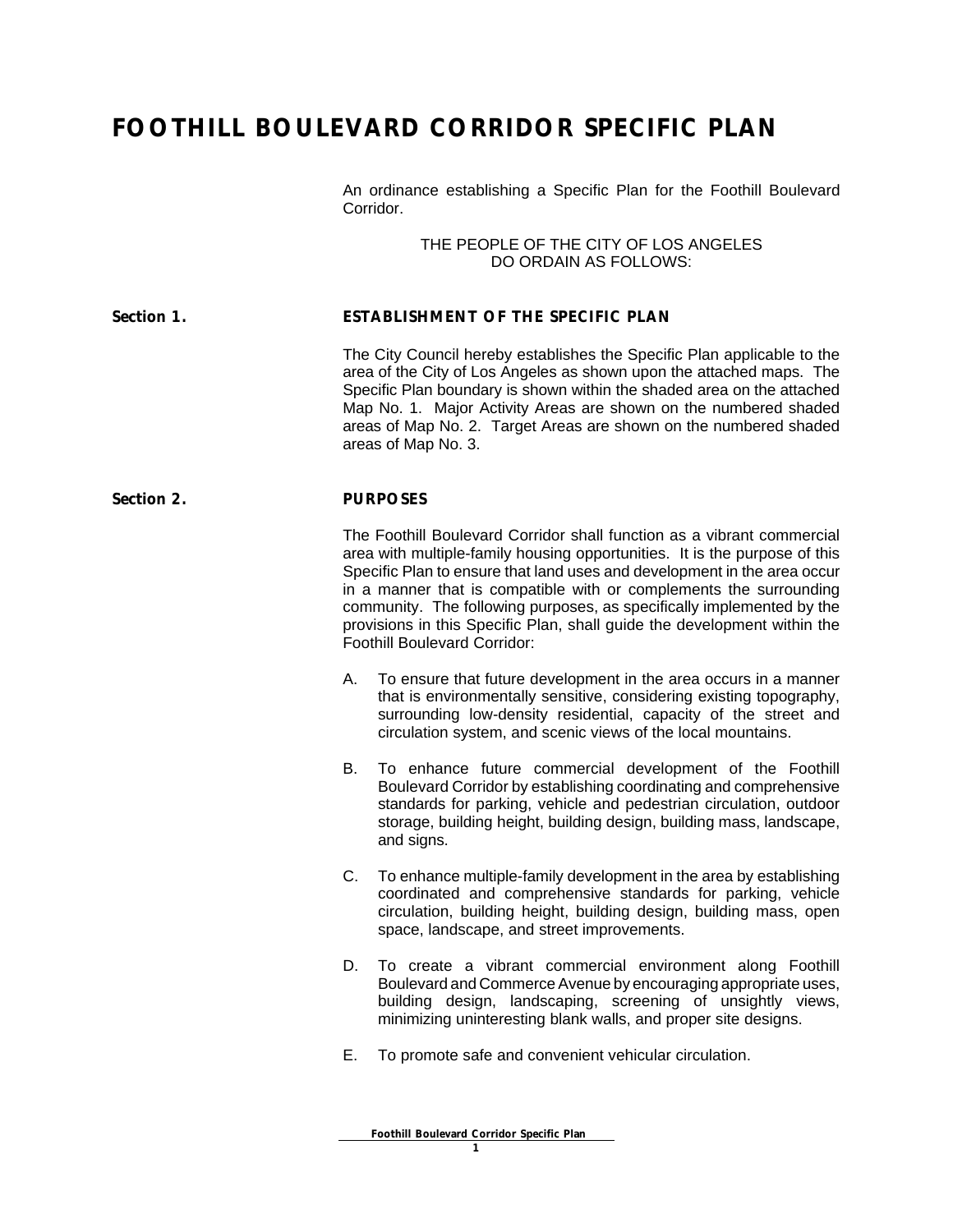|            | Е.                                                                     | To prevent traffic circulation problems in the area by ensuring street<br>improvements and parking for multiple-family housing where existing<br>infrastructure is inadequate.                                                                                                                                                                                                      |
|------------|------------------------------------------------------------------------|-------------------------------------------------------------------------------------------------------------------------------------------------------------------------------------------------------------------------------------------------------------------------------------------------------------------------------------------------------------------------------------|
|            | G.                                                                     | To preserve, to the maximum extent feasible, cultural resources,<br>architecturally significant or community related landmarks.                                                                                                                                                                                                                                                     |
|            | Η.                                                                     | To provide guidelines for review and approval of landscape and<br>exterior of buildings and structures.                                                                                                                                                                                                                                                                             |
|            | L.                                                                     | To create a more unified appearance in buildings and signs.                                                                                                                                                                                                                                                                                                                         |
|            | J.                                                                     | To implement procedures for Plan Approval within the Specific Plan<br>which will encourage good professional site planning and design<br>practices, quality exterior design, and better appearance to improve<br>the community.                                                                                                                                                     |
|            | Κ.                                                                     | To protect the community from the adverse effects of poor planning<br>and design.                                                                                                                                                                                                                                                                                                   |
|            | L.                                                                     | To promote the general welfare of the community                                                                                                                                                                                                                                                                                                                                     |
| Section 3. | RELATIONSHIP TO PROVISIONS OF THE LOS ANGELES<br><b>MUNICIPAL CODE</b> |                                                                                                                                                                                                                                                                                                                                                                                     |
|            | А.                                                                     | The regulations of this Specific Plan area in addition to those set<br>forth in Chapter 1 of the Los Angeles Municipal Code (hereinafter<br>"Code") and do not convey any other rights not otherwise granted<br>under such other provisions, except as specifically provided herein.                                                                                                |
|            | В.                                                                     | Whenever this Specific Plan contains provisions which have different<br>design, landscaping requirements, or parking requirements, different<br>commercial land uses, building heights, sign provisions or other<br>provisions which differ from those provisions contained in Chapter 1<br>of the Code, the most restrictive provisions shall prevail.                             |
|            | C.                                                                     | Notwithstanding Section 3B, in the event of conflicts between<br>provisions of this Specific Plan of existing "Q" and "T" conditions, "D"<br>development limitations, or "F" funded improvements classifications<br>imposed upon previously approved projects, the above-referenced<br>conditions, development limitations, or funded improvement<br>classifications shall prevail. |
| Section 4. | <b>DEFINITIONS</b>                                                     |                                                                                                                                                                                                                                                                                                                                                                                     |
|            |                                                                        | The following words, whenever used, shall be construed as defined herein.<br>Words and phrases not defined herein shall be construed as defined in<br>Sections 12.03 and 91.6203 of the Code.                                                                                                                                                                                       |
|            |                                                                        | Automotive Repair Mall. A unified development with two or more<br>automotive repair businesses. For the purpose of this Specific Plan, a<br>unified development is:                                                                                                                                                                                                                 |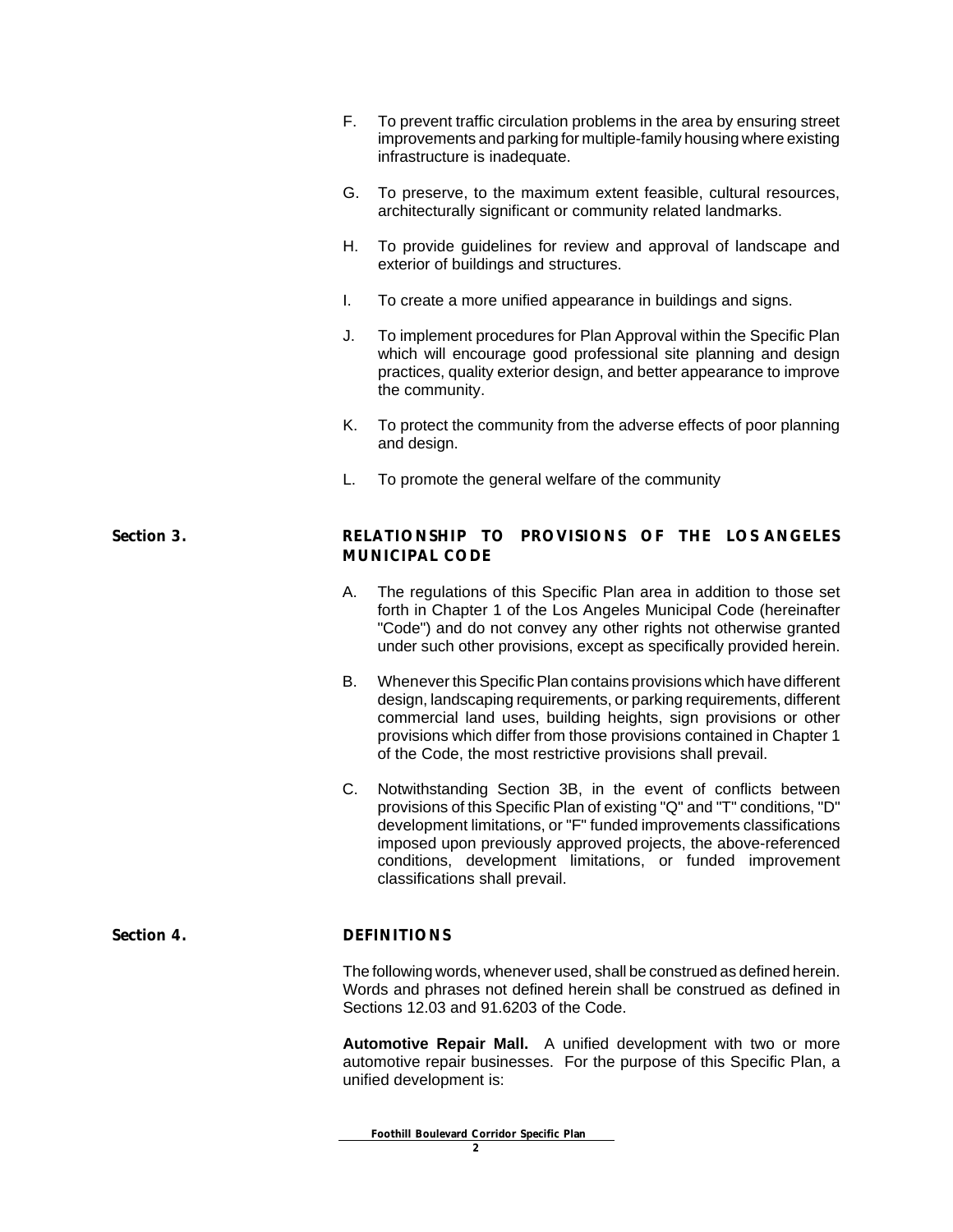- (a) a combination of functional linkages, such as pedestrian or vehicular connections which,
- (b) in conjunction with common architectural and landscape features, constitutes distinctive design elements of the development, and
- (c) when the development is viewed from adjoining streets, appears to be a consolidated whole.

**Director.** The Director of Planning of the Department of City Planning or his/her designee.

**Discretionary Approval.** An approval initiated by application of a property owner or representative thereof which requires the exercise of judgment, deliberation or a decision on the part of the City, including any board, Commission, or department and any officer or employee thereof, related to the use of land including, but not limited to:

- (a) zone change
- (b) height district change
- (c) supplemental use district
- (d) conditional use approval
- (e) use, area or height variance, slight modification or permits granted pursuant to the additional authority of the Zoning Administrator
- (f) parcel map
- (g) tentative tract map
- (h) site plan review
- (i) development agreement
- (j) commercial corner development pursuant to Section 12.27 I 8 of the Code
- (k) density bonus greater than the minimum required pursuant to Government Code Section 65915
- (l) exception from a geographically specific plan.

**Financial Services.** Services, including but not limited to, those typically offered by banks, savings and loans, thrift associations, real estate offices, insurance companies and offices, brokerage firms, escrow offices, title insurance companies and financial advisors.

**Ground Floor.** That floor level of a building within three vertical feet of the ground level. For the purpose of this Specific Plan, ground level is the elevation along the public sidewalk that is closest to the building.

**Landscape.** The use of softscape, hardscape, and waterscape. Softscape is plant material such as shrubs, trees, ground cover, lawn, planter boxes or flowers. Hardscape consists of the following: stamped concrete, tile and/or brick pavers or other decorative materials. Waterscape consists of fountains, ponds, swimming pools, and other water features.

**Major Activity Areas.** Four subproject areas representing core areas with existing vibrant commercial activity as identified in the numbered shaded areas of Map No. 2.

 **Foothill Boulevard Corridor Specific Plan**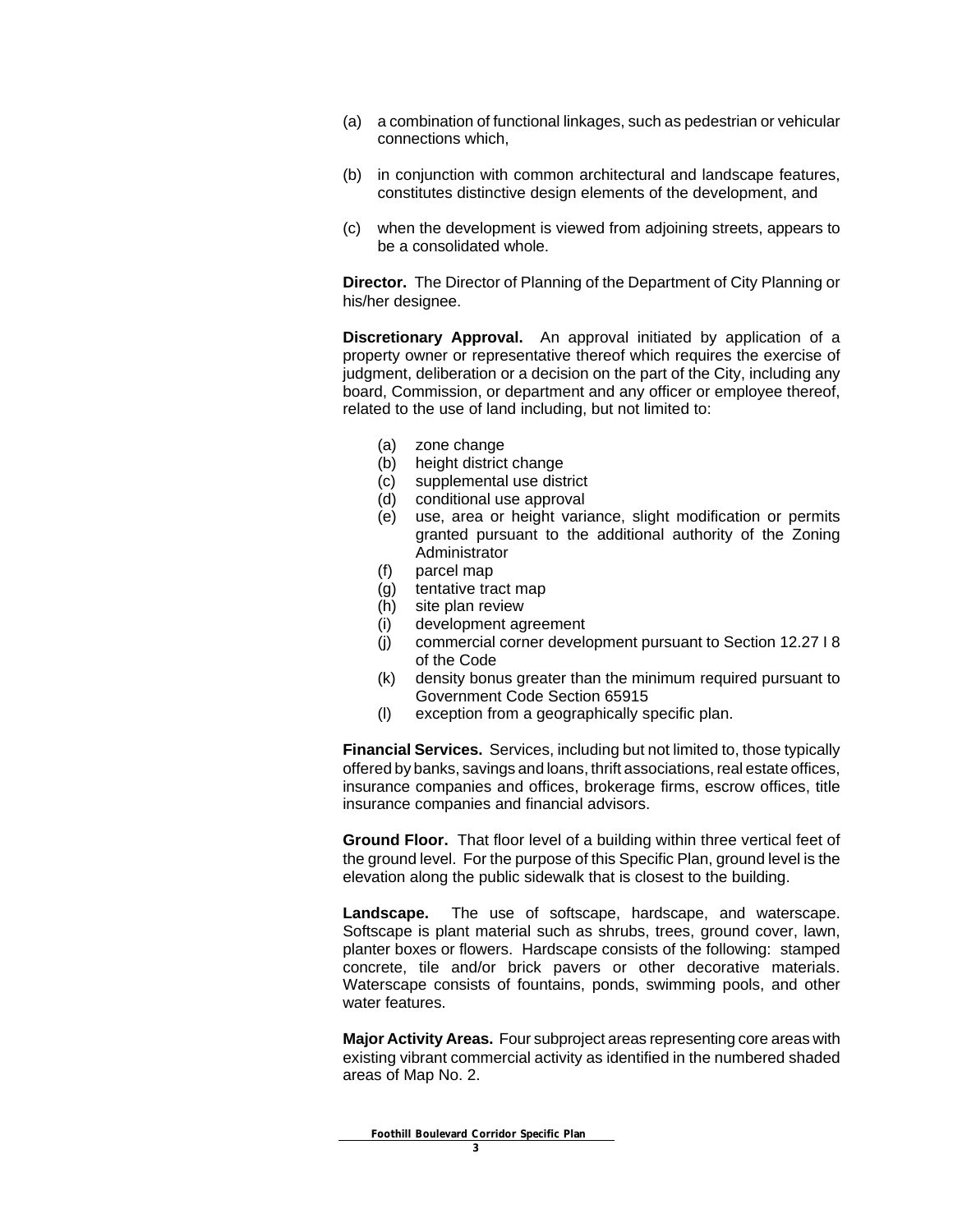**Marquee Sign.** A sign attached to or constructed on a marquee.

**Neighborhood Retail.** Retail sale of goods needed by residents and employees in the area on a regular basis, including: art gallery, art supplies, athletic/sporting goods, bakery, books and/or cards, bicycle sales and repairs, clock or watch sales and repairs, jewelry stores, computer sales and repair, stationery and office supply stores, drug stores, fabrics and dry goods, florist, food and grocery stores including supermarkets, delicatessens, hardware, household goods and small appliances, infant and children's clothing, photographic equipment and repairs, toys, and other similar retail items as determined by the Director or his/her designee.

**Neighborhood Services.** Services used by residents and employees in the area on a regular basis, including: barber shops, beauty parlors, blueprinting, copy and print shops, child care facilities, clubs and lodges, bridge clubs, fraternal and religious associations, dressmaking, dry cleaners, financial services, laundries and laundromats, locksmiths, opticians, physicians, photographers, shoe repair, tailor and other similar services as determined by the Director or his/her designee.

**Open Storage.** The covered or uncovered ground level portion of a business operation which is not completely enclosed within a building or structure and is used to store items for purchase or repair, or is used for tools of trade. The term does not apply to nurseries, flower stores, auto sales or other uses as determined by the Director or his/her designee.

**Personal Services.** Services offered to the public related to home, health, or family such as dry cleaners, shoe repair, pharmacy and the like, but not including financial-oriented services.

**Project.** The construction, erection, structural alteration of, or addition to, any building or structure, including architectural projections attached to the exterior walls or roof structures, which requires the issuance of a building permit or a change of use permit on a lot located in whole or in part within the Specific Plan area. A Project does not include interior remodeling of a building which does not increase the floor area, or single-family dwellings.

**Sandwich Sign.** A portable sign consisting of two sign faces, which connect at the top and extend outward at the bottom of the sign.

**Significant Project.** New buildings or structures or a Project in which the aggregate value of the work in any twelve month period exceeds 50 percent of the replacement value of the existing building. The valuation shall be determined by the Department of Building and Safety.

**Target Areas.** Four subproject areas as identified on the numbered shaded areas of Map No. 3 of this Specific Plan, representing locations where residential development is allowed in commercial zones.

 **Foothill Boulevard Corridor Specific Plan**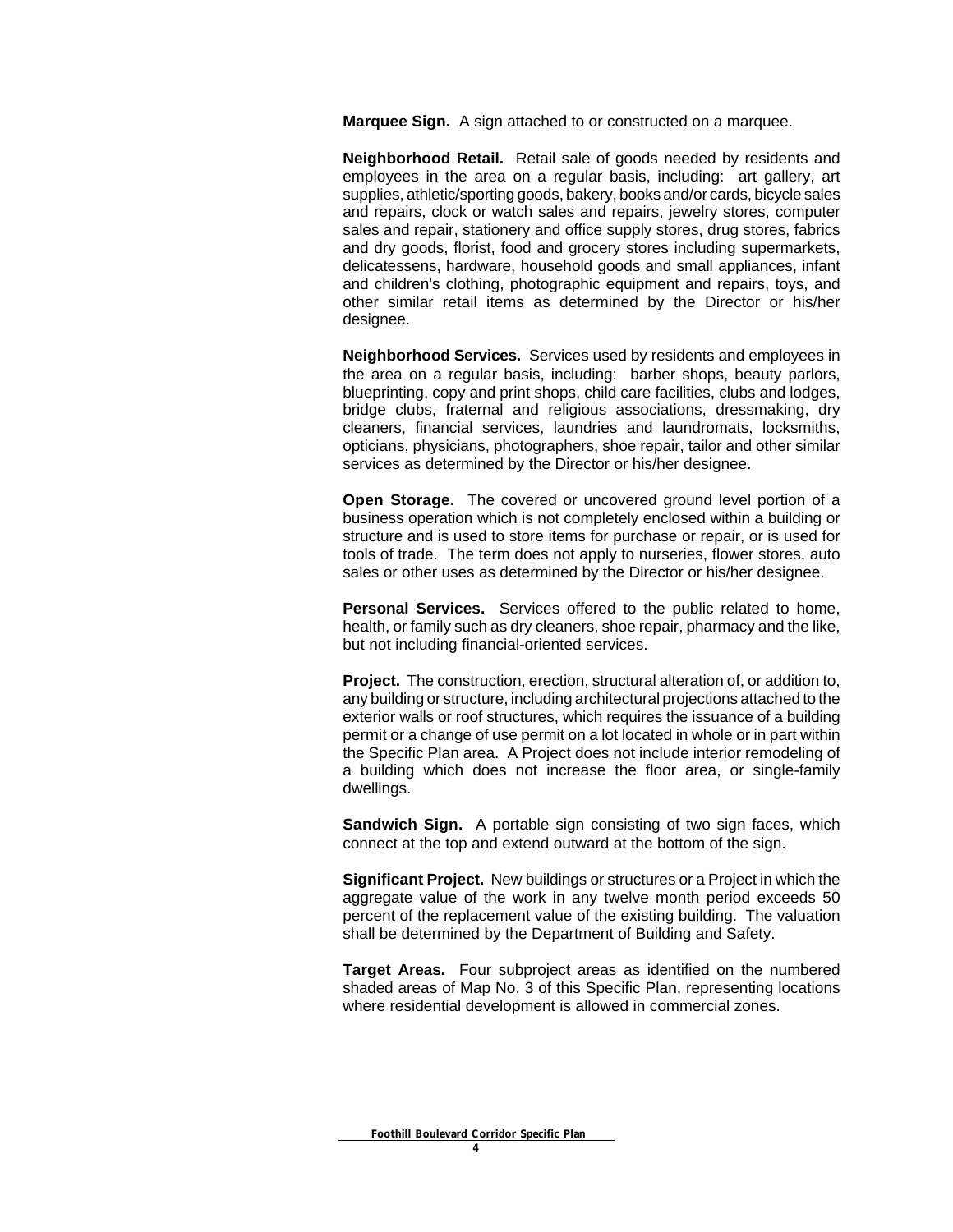**Unoccupied Tower.** A structure attached to a building which is solely an architectural feature, which is taller than its diameter, and which is designed so that it may not be occupied by individuals, goods, materials or equipment, and is not used for warehousing or office purposes. Any area contained within the exterior walls of the unoccupied tower shall not be calculated as part of the floor area of the building to which the tower is attached.

**Village Pedestrian Sign.** A sign which is attached to a wall or to the underside of an awning or marquee with one or two sign faces perpendicular to the face of the building and which identifies a use or service exclusively or primarily by symbol. Any use of lettering shall be limited to a maximum of 30 percent of the sign area.

#### Section 5. **REQUIREMENTS**

A. No Project shall be issued a building permit unless it is first determined by the Department of Building and Safety to be in compliance with the Specific Plan. In addition, Projects located in a Major Activity Area, or a Target Area, shall first obtain a Plan Approval from the Director.

#### B. **Plan Approval/Modification**

The Director shall have the authority to issue approval of a Project within Major Activity Areas, or Target Areas, as well as for modifications of approved plans or materials before the issuance of a building permit or certificate of occupancy. Exceptions to this Specific Plan may be granted pursuant to the procedures set forth in Section 11.5.7 D of the Code. The authority to interpret this Specific Plan is given to the Director of Planning. A determination by the Director may be appealed to the City Planning Commission pursuant to Section 17.06 of the Code whose determination is thereafter appealable to the City Council.

#### C. **Exceptions**

The provisions of this section shall not apply to:

- 1. Any Project involving replacement of an earthquake hazardous building demolished as a result of enforcement of the Earthquake Safety Ordinance (Division 88, Article 1, Chapter IX of the Code).
- 2. Any Project for which a building permit is required: a) in order to comply with an order issued by the Department of Building and Safety to repair an unsafe or substandard condition, or b) in order to rebuild as a result of destruction by fire, earthquake, or other natural disaster.

#### **Foothill Boulevard Corridor Specific Plan**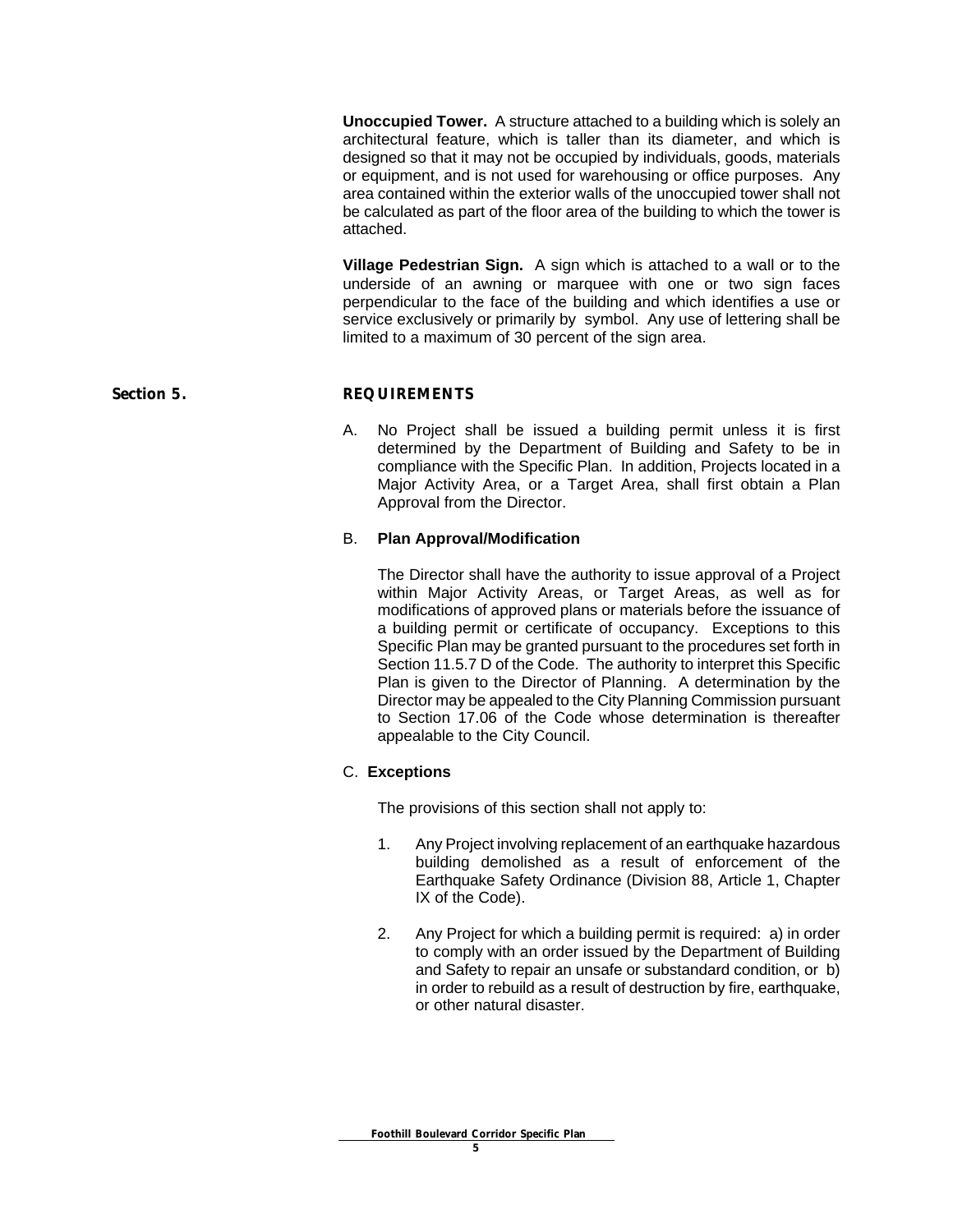- 3. Any Project which has obtained a still-valid discretionary land use approval from the City prior to the effective date of this ordinance, and which approval also considered height, mass, and design.
- 4. Any Project involving a structure which is designated on the National Register of Historic Places or State or City list of historical or cultural monuments.

#### D. **Guidelines Manual**

The Planning Department shall draft additional guidelines to be included in the Guidelines Manual that may include illustrations, interpretations, standards or policies, and may address color, materials, texture, and/or design of features including but not limited to exterior building facades, signs, street furniture, trash containers, landscape, traffic direction and parking information signs. These guidelines shall be considered by the Director in acting on Plan Approvals and Modifications and in issuing interpretations. Modified guidelines shall be presented to the City Planning Commission for hearing and approval within one year of enactment of the Foothill Boulevard Corridor Specific Plan.

#### **Section 6. GENERAL PROVISIONS**

#### A. **General Design Provisions for Buildings and Structures**

- 1. All roof mechanical equipment and duct work shall be screened from view.
- 2. Night lighting shall be shielded and directed onto the site and no floodlighting shall be located so as to be seen directly by adjacent properties. Blinking lights are prohibited. This provision shall not preclude the installation of low-level security lighting.
- 3. Trash/garbage areas shall be screened by a wall enclosure and/or landscape materials.

#### B. **General Provisions for Access and Circulation**

In order to reduce curb cuts and left turns from Foothill Boulevard, or Commerce Avenue within Major Activity Area No. 3 on Map 2B, the following shall apply to Significant Projects where an alley or side street is available for access to the Project: driveway access to Foothill Boulevard or Commerce Avenue is prohibited, unless the driveway is for an automotive fueling station and outside of Major Activity Area No. 3, or a written exception is obtained from the Department of Transportation.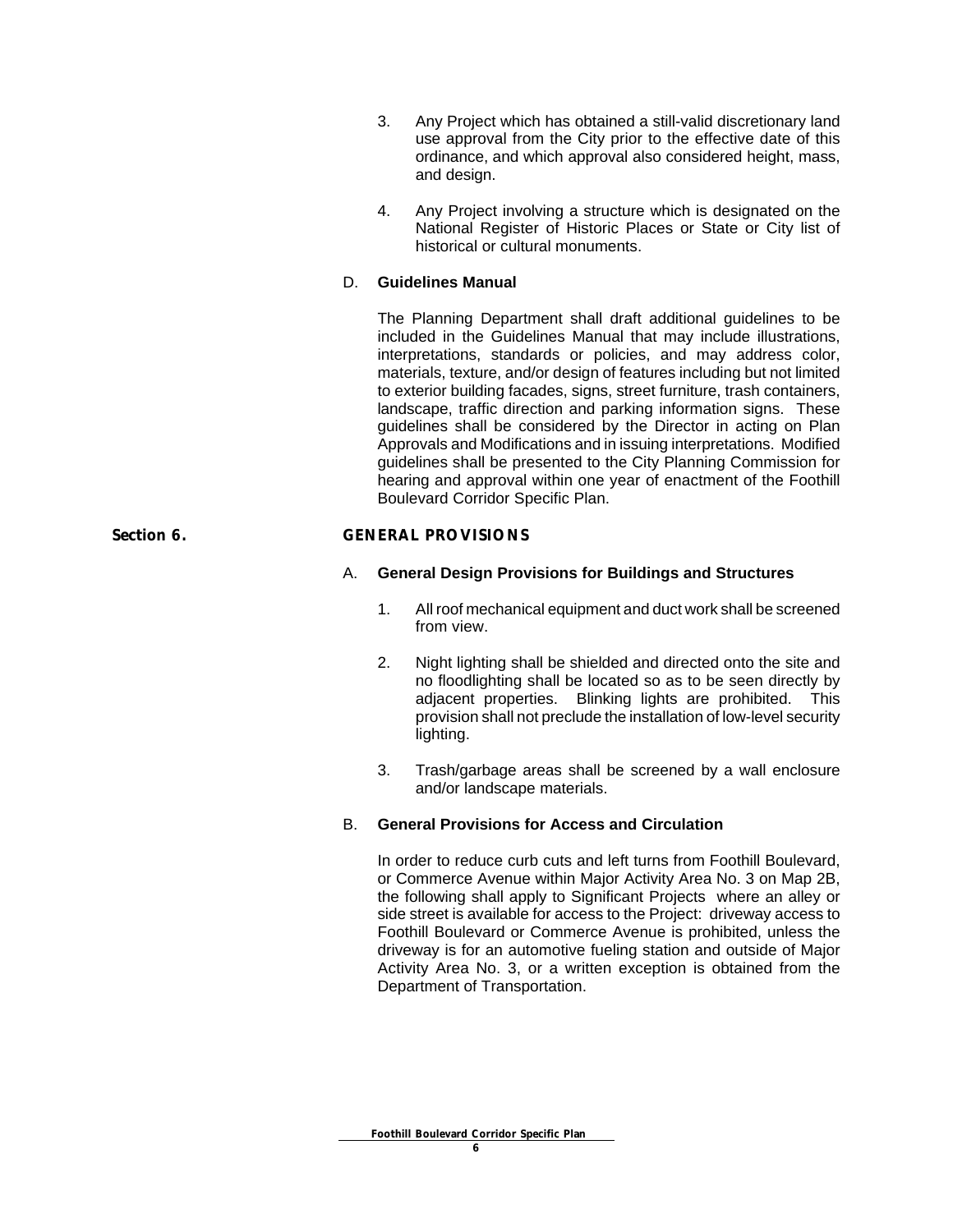#### C. **General Provisions for Landscaping**

Notwithstanding Section 12.23 of the Code related to non-conforming buildings and uses, in order to establish consistent landscape standards for Projects, no building permit shall be issued unless the Project is consistent with the landscape requirements set forth below. All parcels rendered nonconforming by the landscape standards shall comply with the landscape provisions within five years of the effective date of this ordinance. Exceptions to this section may be granted for existing landscape, provided that the Director finds that the landscape conforms to the intent of this ordinance or it is practically impossible to provide. Otherwise, all Projects shall incorporate landscaping in conformance with the following requirements:

- 1. In addition to the provisions of Sections 12.24 C 44 and 12.26 I of the Code, all Significant Projects that will operate as an automobile repair business, fueling and service station, or laundry or wash rack shall provide landscaping at a minimum of four percent of the lot area.
- 2. Landscaping shall be required only to the extent that it does not cause the reduction of the existing number of parking spaces below the legally required number, or require an increase in the number of tandem spaces. If a reduction in parking spaces occurs because of the landscape requirements set forth herein, exceptions may be granted after review by the Director.
- 3. The following provisions shall apply to any Project and are applicable until the adoption of the Citywide landscape ordinance, which will then supersede the provisions in this Specific Plan. [Landscape Ordinance, Ord. No. 170,978, adopted April 3, 1996 and operational July 12, 1996]:
	- a. Use of artificial plants for exterior landscape shall be prohibited. In addition, drought-tolerant plant materials are encouraged and landscaping shall comply with the adopted Xeriscape Ordinance.
	- b. All landscape areas shall be equipped with an automatic sprinkling or drip irrigation system designed to conserve water. In addition, the system shall be installed and operational prior to issuance of a certificate of occupancy.
	- c. Softscape. Each area to be landscaped shall be planted with a variety of plant materials which include shrubs, trees, ground cover, lawn, planter boxes or flowers.
	- d. Entrances to courtyards and walkways. Softscape shall be grouped and placed at entrances to courtyards and walkways.

 **Foothill Boulevard Corridor Specific Plan**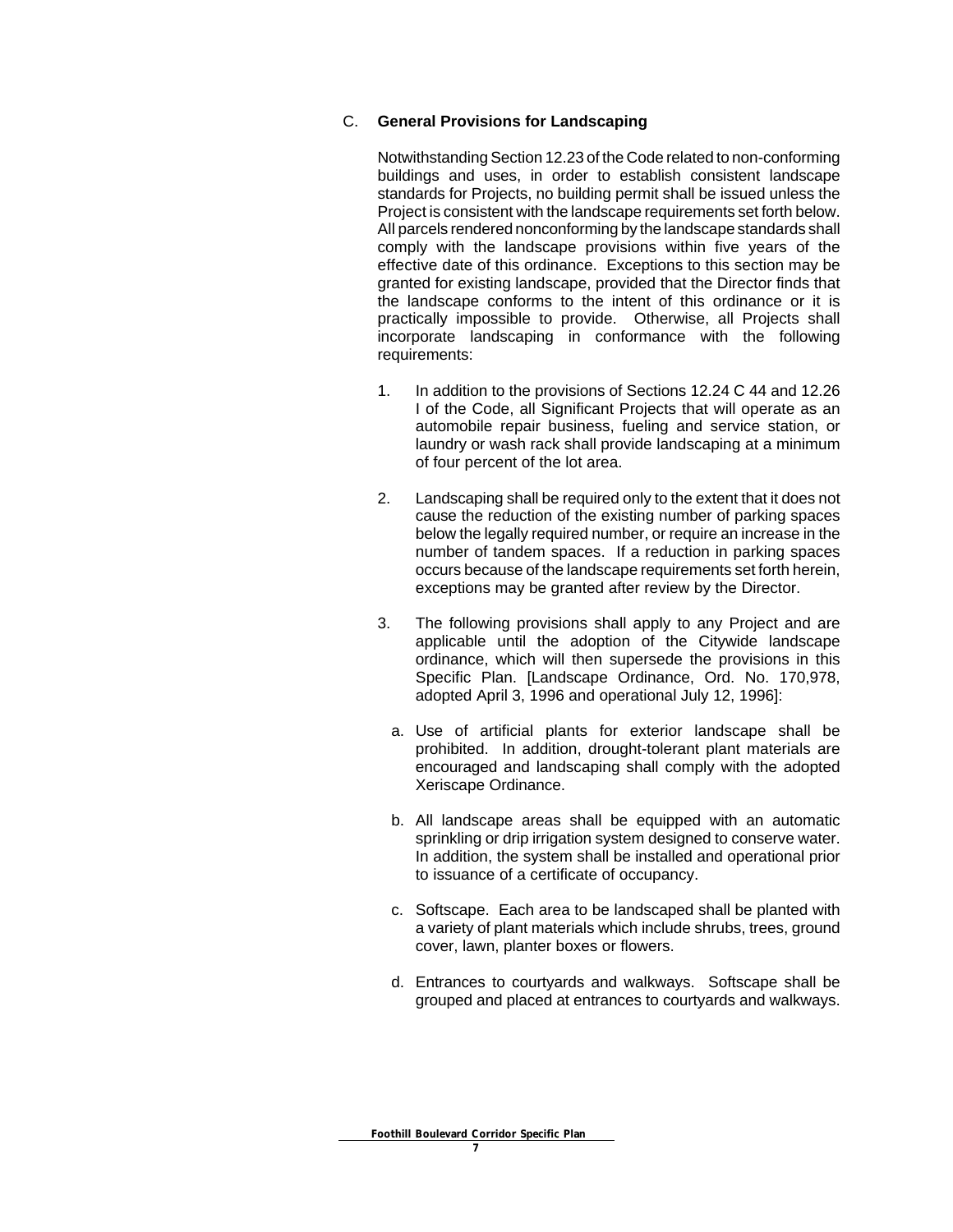- e. Surface Parking Interior
	- 1) Amount
		- a) At least seven percent of the total area of an open parking lot shall be softscaped. It shall have at least one shade tree for every four uncovered parking spaces.
		- b) At least half of the trees planted shall be evergreen shade-producing trees of no less than 24" box. These trees should be distributed throughout the parking lot so as to shade the parking area at maturity.
	- 2) Design

Planting medians when located in a surface parking area shall be three-feet wide when parking is single-load and seven-feet wide when parking is double-load. Notwithstanding Section 12.21 A 6(c) of the Code, to eliminate freestanding wheelstops, the landscaped area of the planting median may be five (5) feet wide for singleloaded parking and seven-feet wide for double-loaded parking. In such event, three feet of the area of the planting median shall be softscaped with the remaining width hardscaped with decorative material. Root barriers and trunk protection devices shall be provided.

f. Surface Parking - Perimeter

For any surface parking lot which abuts a public street, except at pedestrian or vehicle entrances:

- 1) A three-foot wide area shall be provided along the perimeter of the portion of the lot abutting the public street and shall be softscaped.
- 2) A three-foot wall shall be located behind the landscaped area, if a three-foot high landscape berm is not used. This wall shall be constructed of "vista type masonry" or other partially solid material. Vines and shrubs shall be planted along the side of the wall facing the street to screen the wall without blocking visibility into the parking area as required by Section 12.21 A 6(f) of the Code.
- g. Parking Level Screening

Above-grade parking shall be visually screened from public streets and residences, except at pedestrian or vehicle entrances.

**Foothill Boulevard Corridor Specific Plan**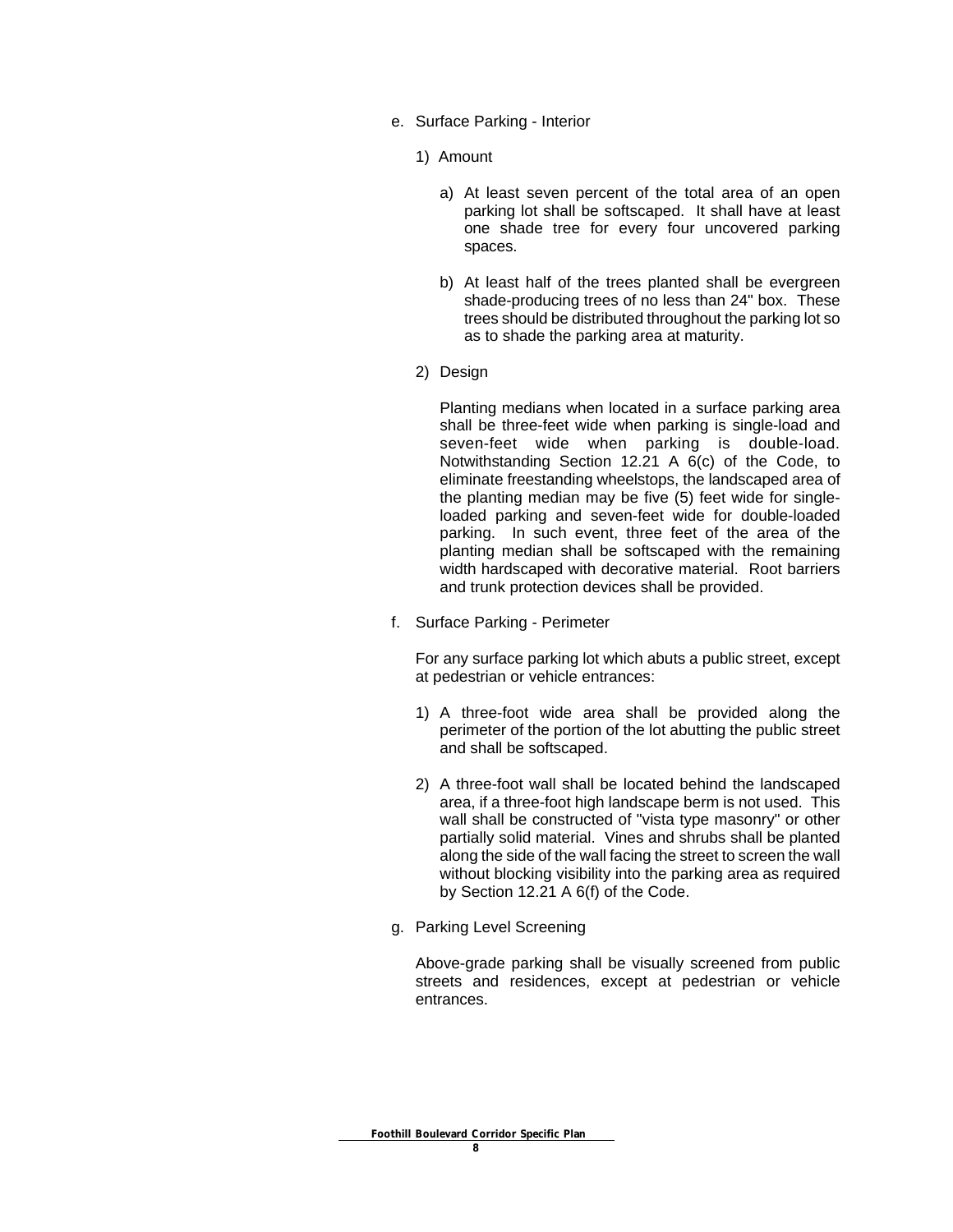h. Maintenance of Landscape and Amenities

It shall be the responsibility of the property owner or representative to maintain all landscape features located on private property, including, but not limited to, softscape, walkways, benches and fountains in accordance with the following criteria:

- 1) All fabricated features shall be maintained in a good condition both in structural integrity and cosmetic appearance.
- 2) All softscape shall be watered, fertilized, trimmed and maintained in good condition.
- 3) Required landscape areas shall be maintained free of litter and other undesirable debris.

#### D. **General Provisions for Buffering**

All Projects shall incorporate buffering in conformance with the following requirements:

- 1. Where a building or structure has been demolished or abandoned, and plans for new construction or renovation have not been submitted to the Department of Building and Safety, within 12 months from the completion of demolition or date of abandonment, owners of lots shall provide landscape screening, fencing, or walls around the perimeter of the lot until construction commences. If chain link fencing is used the fence shall be constructed with either wood lath or similar device woven into the fence for screening, or vines or vegetation espaliered on the fence. However, if transparency is desired for security purposes, notwithstanding the above, the chain link fence may be color coated dark green or black.
- 2. No wall or fence within 50 feet of a front yard setback from a public street shall extend more than 25 feet horizontally without a visual break. Visual breaks may be accomplished by articulation or architectural detailing in the wall plane facing the street, using a staggered wall, an indentation in the wall, a spacing of columns, a series of raised planters or by varying the height of elements and alignment of the wall or including gates or other penetrations for pedestrian access.

#### **Section 7. MULTIPLE-FAMILY RESIDENTIAL PROVISIONS**

#### A. **Land Use Limitations**

This Specific Plan permits land uses allowed by the General Plan and the Code, with the additional regulations as specified below: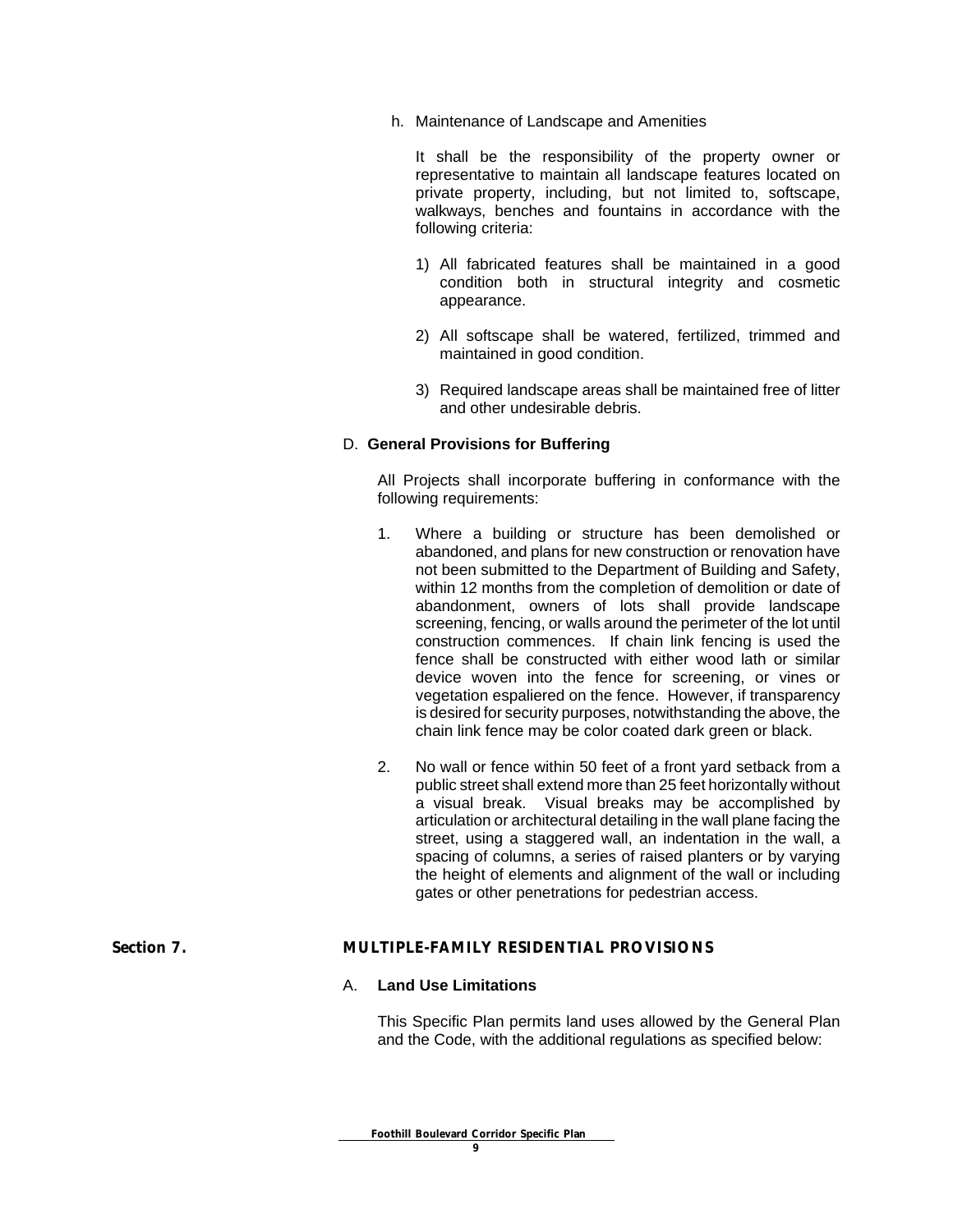- 1. New residential construction in commercial zones is restricted to areas identified on the Target Areas Map, except where prohibited by the underlying zone.
- 2. Notwithstanding the provisions of Section 12.24 B 30 and Section 12.22 A 18 of the Code, mixed commercial/residential use development shall only be located in Target Areas and Major Activity Areas, except where prohibited by the underlying zone.

#### B. **Development Provisions**

- 1. Required Yards for New Residential Construction. Any yards abutting Foothill Boulevard shall be a minimum of 15 feet deep, or as required by the underlying zone, whichever is larger.
- 2. Open Space. Open space for active and passive recreational purposes shall be provided on the subject site as follows:
	- a. A minimum of 100 square feet of usable open space shall be provided for each dwelling unit. Parking areas, driveway and the required front yard setback area may not be included as open space.
	- b. Required access ways, building separation and side yard and rear yard setback areas may be included as usable open space, provided such areas are at least 20 feet in width and are landscaped or improved for recreational use to the satisfaction of the Planning Department.
	- c. Private patios or enclosed yards (at grade) which are part of a dwelling unit may be included as usable open space if they are a minimum of 150 square feet. Recreation rooms may be included as open space but may not count for more than 10 percent of the total required open space area.
	- d. Each common open space area (for use by more than one dwelling unit) including recreational rooms shall be a minimum of 400 square feet.
	- e. A maximum of 50 percent of the common usable open space may be hardscaped treatments, such as swimming pools, spas, walks, patios, courts, fountains, and barbecue areas.
	- f. Noise Impact Mitigation. Active recreational uses, such as swimming pools and barbecue areas, shall not be located immediately adjacent to any single-family residential use, excluding condominium uses, to the satisfaction of the Planning Department.

 **Foothill Boulevard Corridor Specific Plan**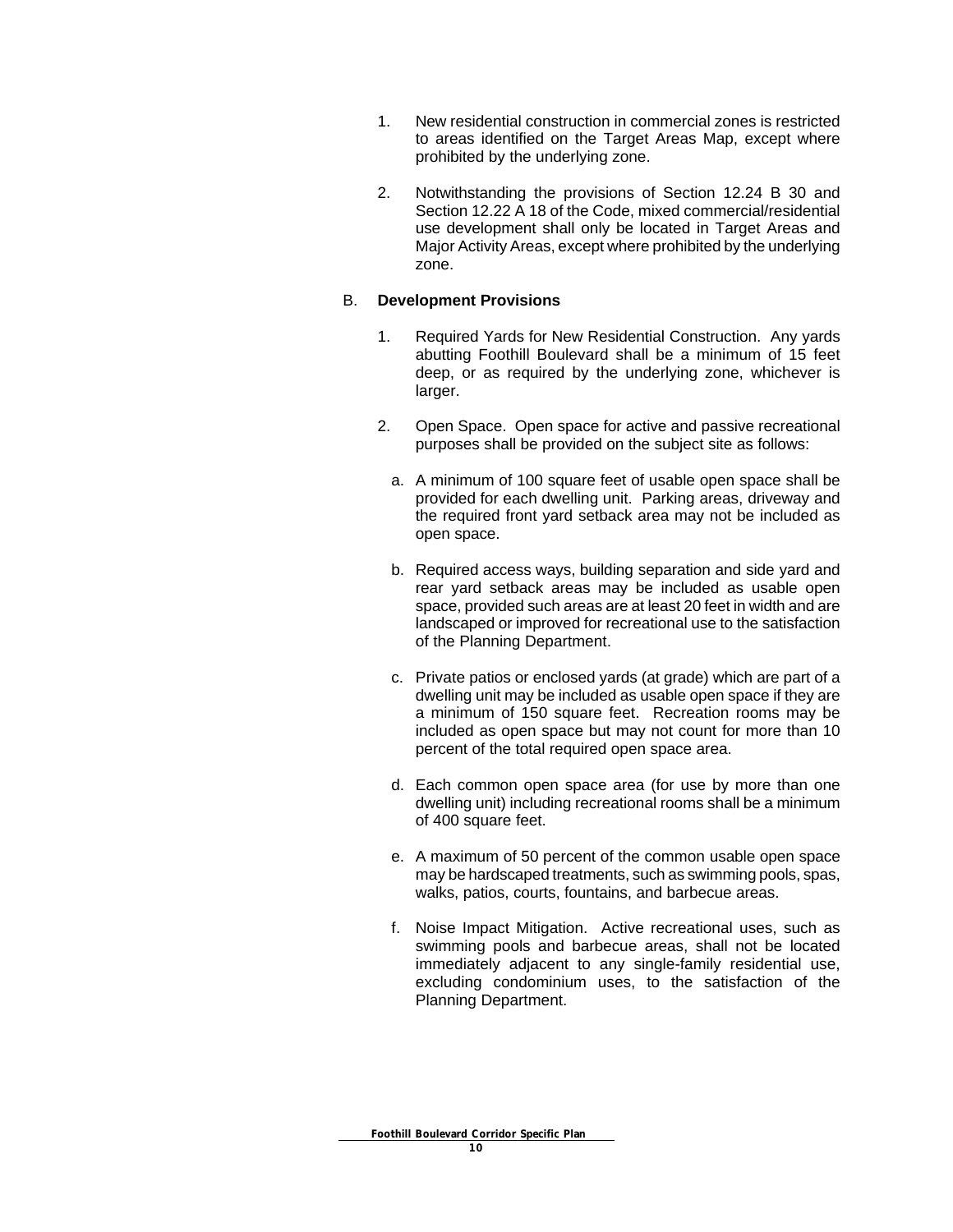- 3. Height
	- a. New residential buildings, accessory buildings, structures, or additions to such existing buildings or structures shall not exceed 33 feet in height.
	- b. Notwithstanding Subsection 3(a) above, new residential buildings, structures, additions to such existing buildings or structures in Major Activity Areas may be 45 feet in height when the first floor is set back 15 feet from the lot or building line and when additional floors are set back a minimum of 10 feet from the floor immediately below it.
	- c. Exceptions to Height

When the highest elevation along the common property line between a lot which is subject to the height limits above, and a property occupied by a building which exceeds the grade of the proposed building on the subject lot by more than five (5) feet, the proposed building may exceed the height specified above by the number of feet represented by the difference in grade. However, under no circumstances shall the height of the building on the property to be developed exceed a height of 50 feet as measured from the grade to the roof, including structures, immediately adjacent to the abutting property.

4. Off-Street Parking

For any Project, except for hotels and motels, which increases the existing floor area on site, number of dwelling units, or number of guest rooms, the following shall apply:

- a. Number of Required Parking Spaces
	- 1) A minimum of two parking spaces for each dwelling unit.
	- 2) Guest parking shall be provided at a ratio of 1/2 space for each dwelling unit, guest room, or efficiency dwelling unit. Guest parking shall be clearly identified and accessible.
	- 3) Significant Projects shall provide bicycle and/or scooter racks at a ratio of 1/2 space per dwelling unit.
- b. The parking requirements shall apply to:
	- 1) The square footage of the floor area devoted to a change of use; or,
	- 2) The square footage of the floor area contained within an addition to the existing building or structure.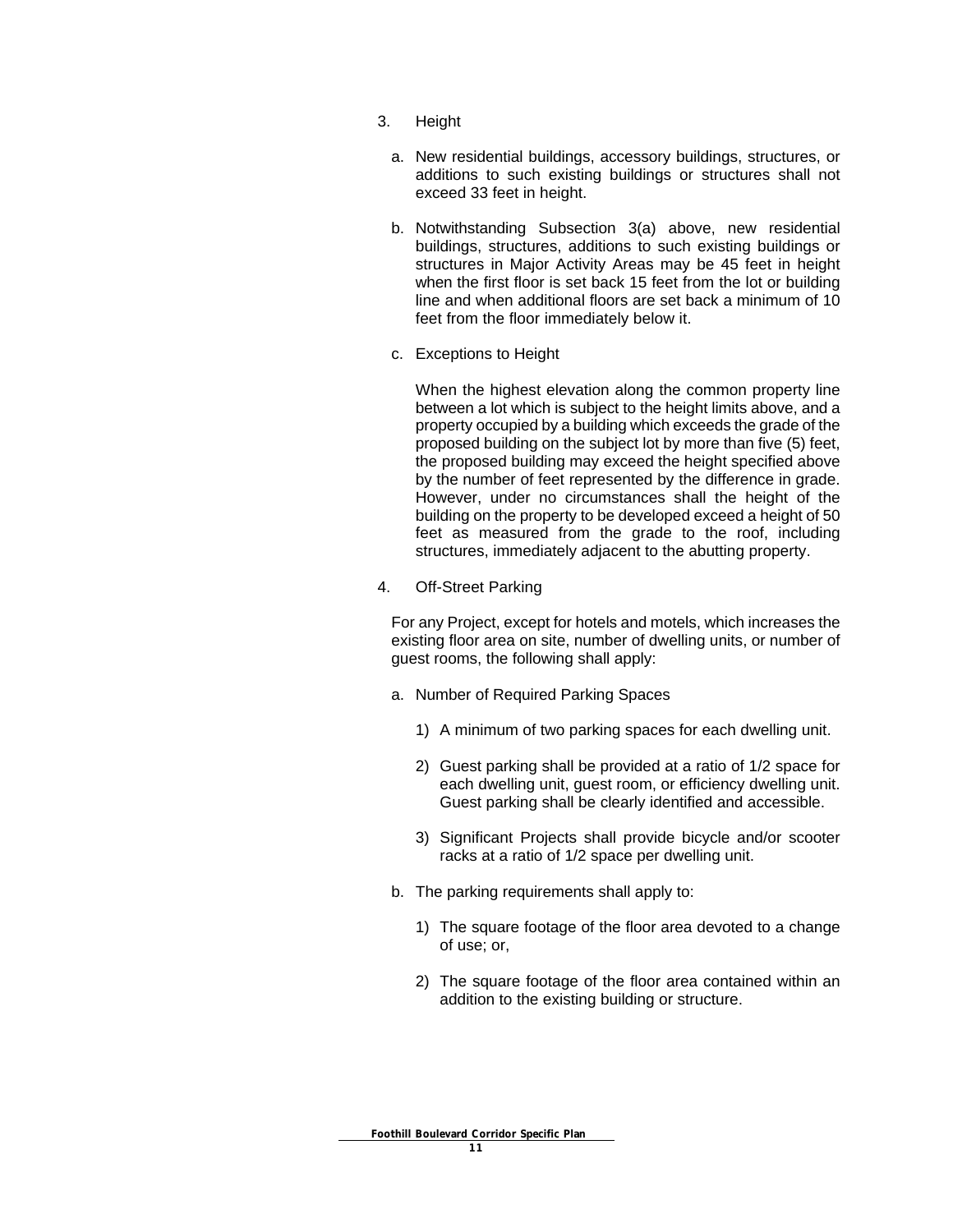- 5. Pedestrian Linkages
	- a. A Significant Project built on one or more lots with a combined width of 150 feet or more, shall have a walkway which is a minimum of 10 feet in width for every 50 feet of lot width. Required walkway areas may be combined. At minimum, walkways shall extend from the front property line for 50 feet or to the midpoint of the lot, whichever is less in depth.
	- b. Walkway areas may be counted as required open space, provided they are hardscaped and include potted trees.
- 6. Street Dedication and Improvement

Notwithstanding the provisions of Section 12.37 A of the Code, for Significant Projects, street dedication and improvements shall be completed prior to the issuance of a Certificate of Occupancy. The street dedication and improvements shall be required as follows:

- a. At least one half of the width of any street abutting a lot or lots on which a Project is located shall be dedicated and improved to the standards contained in Section 12.37 H of the Code.
- b. The maximum area of land required to be so dedicated and improved shall not exceed 25 percent of the area of any such lot which was on record on March 1, 1962, in the Los Angeles County Recorder's Office. In no event shall such dedication reduce the lot below a width of 45 feet nor below an area of 4,500 square feet.
- c. For any dedications and improvements required to be made pursuant to the provisions of this section, a bond in such amount as the City Engineer estimates is necessary to complete all of the improvements required must be filed with the City Engineer.
- d. All required improvements shall be accomplished in accordance with current applicable provisions of the Standard Specifications for Public Works adopted by the City Council.
- e. Exceptions. These provisions shall not apply to the following:
	- 1) Projects, other than Significant Projects, that are legally existing on a lot or lots provided no additional dwelling units or guest rooms are created.
	- 2) Variations from the aforementioned requirements may be granted by the City Engineer under Section 12.37 H 4 of the Code when made necessary due to conditions of the topography and existing improvements contiguous to the property. All requests for variation must first be presented in writing to the Director of Planning for review and approval by the City Engineer.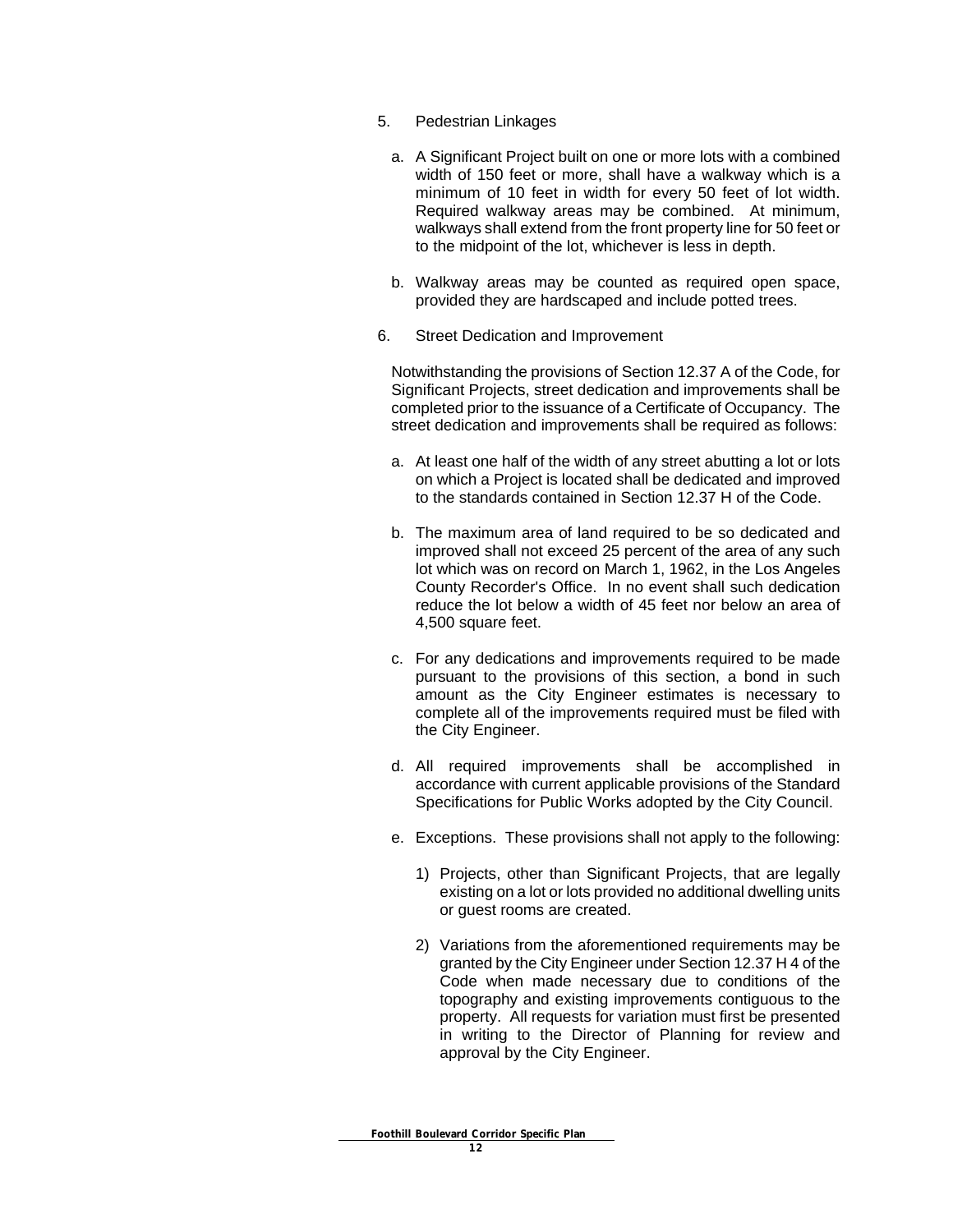f. Street Trees. Street trees shall be planted along the public right-of-way to the specifications established by the Street Tree Division of the Department of Public Works at a minimum of one tree per 30 lineal feet.

#### C. **Design Provisions**

In addition to the provisions set forth below, other requirements may apply pursuant to a Guidelines Manual as approved by the City Planning Commission.

- 1. Design of Buildings
	- a. Balconies (adjacent to single-family uses). Above the first floor, there shall be no balconies which have a line-of-sight to any adjacent existing single-family use, unless the latter is designated for less restrictive uses by the General Plan.
	- b. Parking structures' ingress and egress shall not have a vertical clearance greater than 13.5 feet.
- 2. Design of Parking. If any guest parking is located behind security gates, the following shall apply:
	- a. A remote electronic gate opening system shall be installed so that the security gate can be opened from each residential unit served by the secured guest parking.
	- b. An electronic intercommunications system shall be installed. The system shall be readily accessible to the drivers of the guest vehicles and to the units served by the secured guest parking.
	- c. The security gate shall be set back at least 18 feet from the public right-of-way so as to provide a queuing area for guest vehicles and to prohibit blockage or interference with the public right-of-way by waiting guest vehicles.

#### **Section 8. COMMERCIAL AND INDUSTRIAL PROVISIONS**

#### **A. Land Use Prohibitions and Limitations**

The Specific Plan permits land uses allowed by the General Plan and the Code, as additionally restricted below:

- 1. The following uses are prohibited:
- a. Bail bond broker or bail bond shop
- b. Bath, Turkish and the like
- c. Bathhouse
- d. Clothing, secondhand or thrift store
- e. Escort bureau
- f. Massage parlor (when not operated as an accessory use to a health club, gymnasium, or doctor's office)

 **Foothill Boulevard Corridor Specific Plan**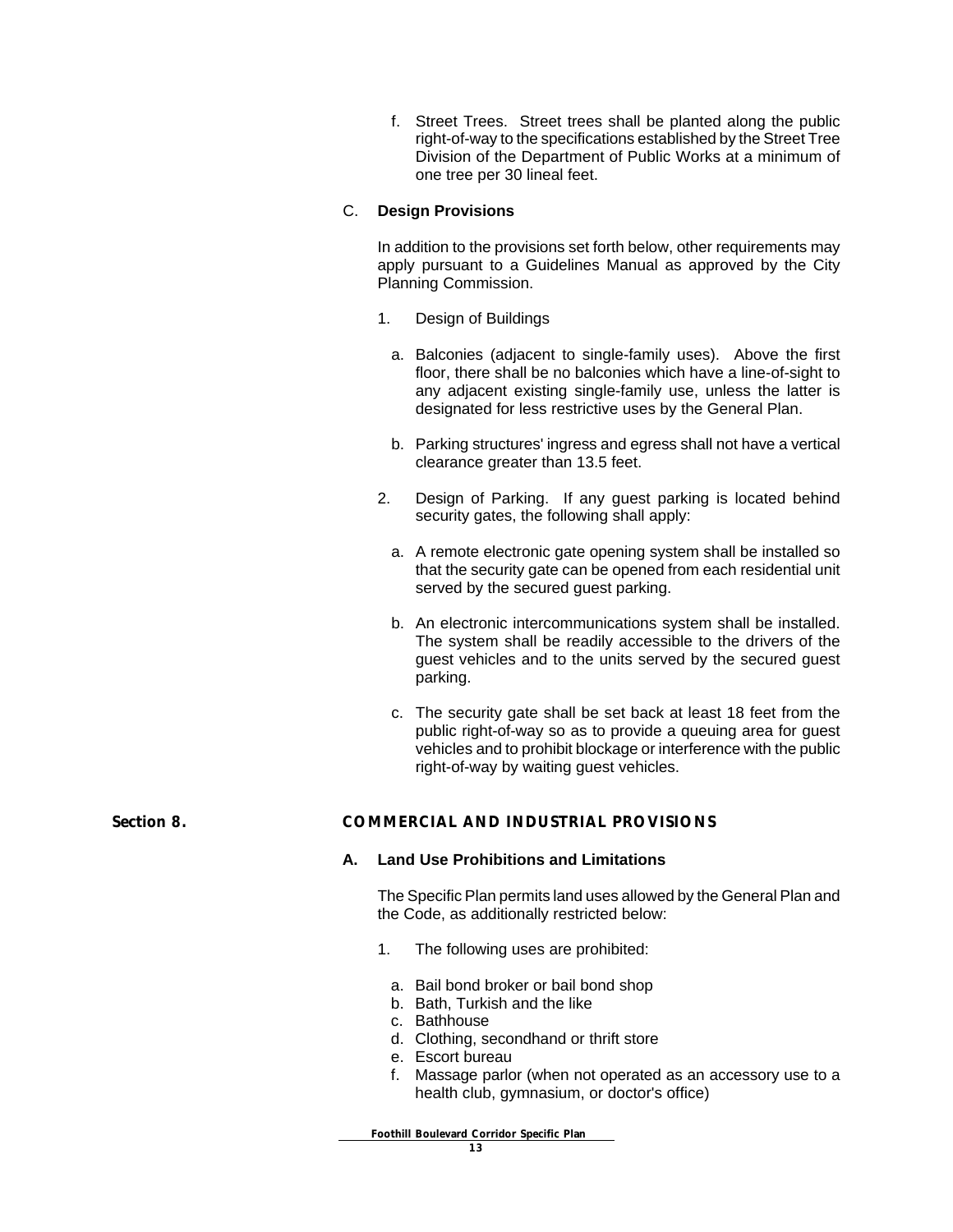- g. Open Storage area
- h. Pawnshop
- i. Payroll check cashing office
- j. Personal storage or storage building for household goods, unless neighborhood retail or services or financial services are included at the property line for 70 percent of the frontage abutting Foothill Boulevard
- k. Tattoo studio and
- l. Transfer (moving) business
- 2. The following uses are limited:
	- a. In addition to the conditional use permit requirements as set forth in Sections 12.24 C 44 and 12.26 I of the Code, new construction of automobile repair businesses shall be located in an Automotive Repair Mall.
	- b. Major Activity Area No. 3
		- 1) Notwithstanding the limitations and restrictions of the underlying zone, permitted uses as identified in Section 13.06 E of the Code and established pursuant to procedures outlined in Sections 13.06 C 3 are allowed.
		- 2) Upon a change of use on lots fronting on Commerce Avenue, Foothill Boulevard, or Tujunga Canyon Boulevard, at least 70 percent of the Ground Floor frontage shall contain at least one of the following: retail sales, Personal Services, restaurants, pedestrian parks, plazas, cultural, art, and/or historical museums, or other related uses as determined by the Director or his/her designee through the Plan Approval process.
		- (3) Notwithstanding Paragraph (a) above, all drive-through uses and auto repair uses are prohibited.
	- c. In multi-level parking structures, where there is parking on the first story, 70 percent of the frontage of the first story along the property line which adjoins a public street (not including an alley), shall contain Financial Services, Neighborhood Retail, Neighborhood Services or other related uses as determined by the Director through the Plan Approval process.

#### B. **Development Provisions**

Development provisions are in addition to requirements of the Code.

- 1. Amenities
	- a. Significant Projects on lots that are 100,000 square feet or greater shall provide street furniture including benches, trash receptacles, newsracks, bicycle racks, indoor public telephones, and drinking fountains incorporated into the setback area in such a way that does not inhibit building access and pedestrian activity.

 **Foothill Boulevard Corridor Specific Plan**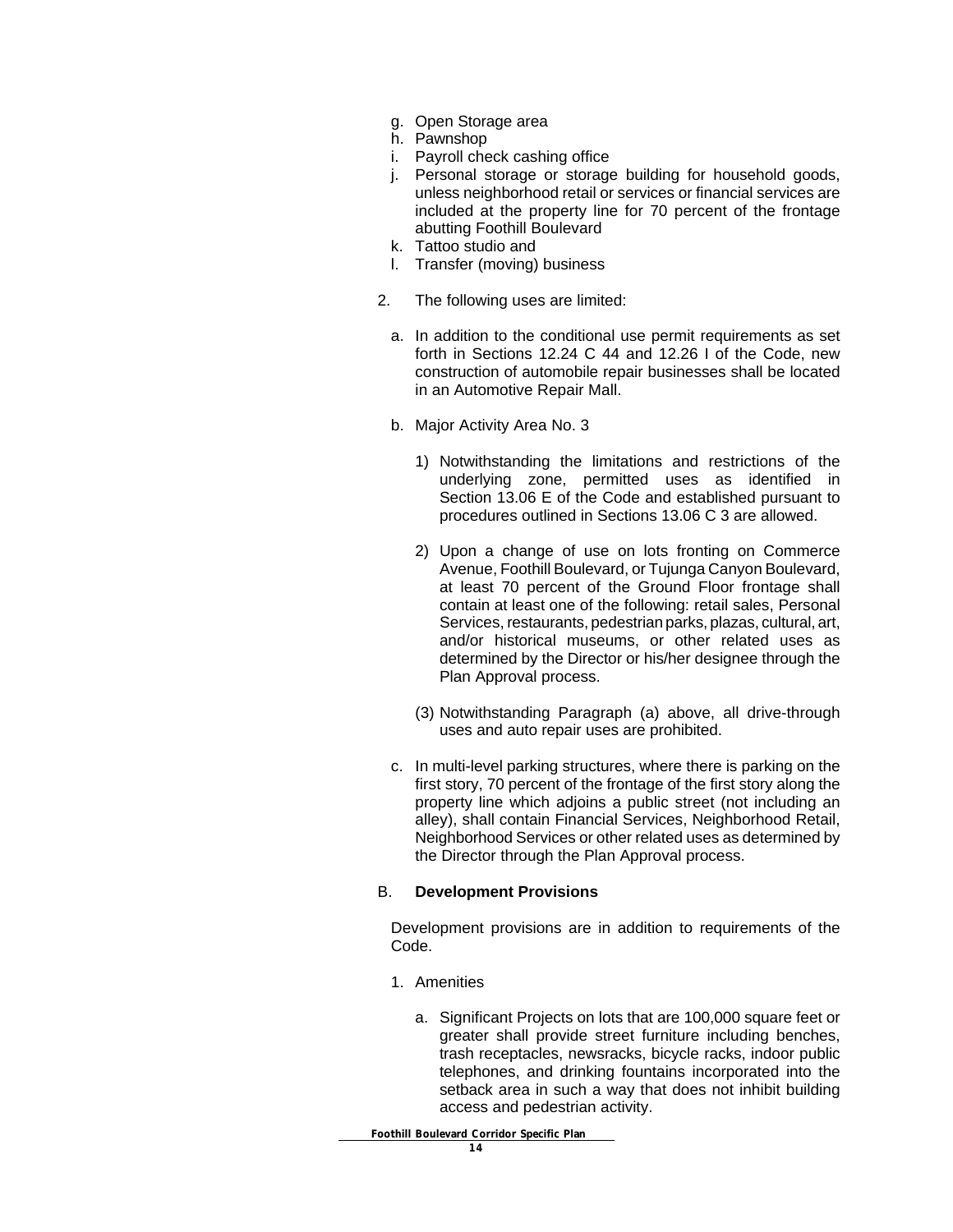- b. Any rooftop patio area must be set back 10 feet from an exterior wall of the level immediately below.
- 2. Height
	- a. In addition to the height regulations set forth in Section 12.21.1 A 10 of the Code, new commercial buildings, structures, or additions to existing buildings or structures shall not exceed 33 feet in height, except in Major Activity Areas.
	- b. In addition to the height regulations set forth in Section 12.21.1 A 10 of the Code, new commercial buildings or structures or additions to such existing buildings or structures in Major Activity Areas, when abutting singlefamily residential zones, Foothill Boulevard, Commerce Avenue, or Tujunga Canyon Boulevard, shall be stepped back from the building line or lot line at a 45- degree angle for those portions over one story, or 25 feet to a maximum height of 45 feet. When any additional story is stepped back, the step back shall be a minimum of 10 feet from the story immediately below it.
	- c. Exceptions to height
		- 1) When the highest elevation along the common property line between a lot which is subject to the height limits above, and a property occupied by a building which exceeds the grade of the proposed building on the subject lot by more than five (5) feet, the proposed building may exceed the height specified above by the number of feet represented by the difference in grade.
		- 2) In addition to the height limits specified above, unoccupied architectural features may extend an additional 10 feet; towers or domes and similar features designed to mask elevator shafts may extend an additional 15 feet above the height limitation specified in Subparagraph (c).
- 3. Off-Street Parking

Bicycle parking shall be provided at a ratio of 1/2 bicycle parking space for each 10 required vehicle parking spaces. Bicycle parking shall be located as close to the entrance of the facility as feasible, but not in the right-of-way.

4. Street Trees

Trees shall be planted in the public right-of-way to the specifications established by the Street Tree Division of the Department of Public Works at a ratio of at least one tree per 30 lineal feet of street frontage.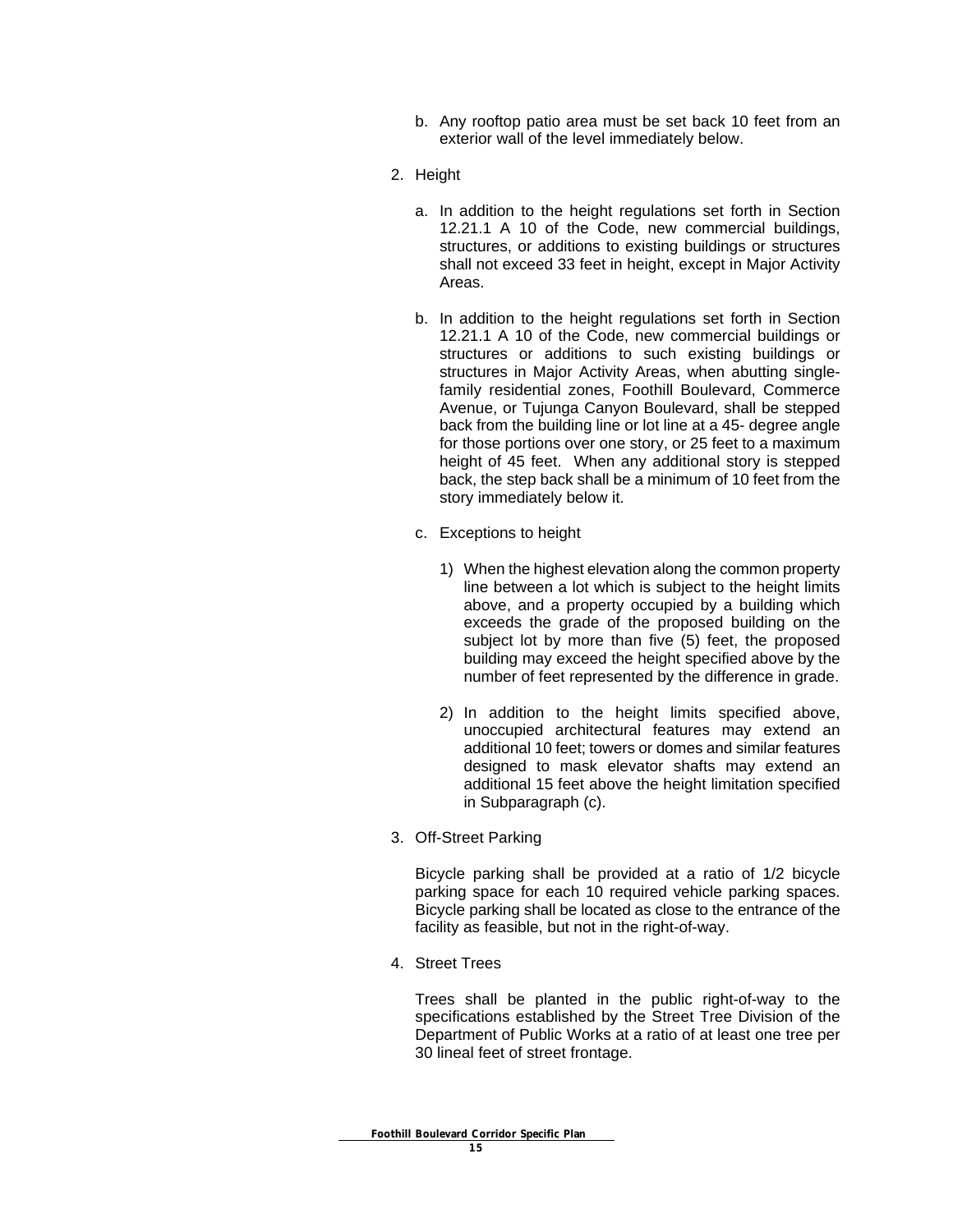#### C. **Design Provisions**

In addition to the provisions set forth below, additional or alternative requirements may apply pursuant to the Guidelines Manual as approved by the City Planning Commission.

- 1. Buildings
	- a. Strip commercial centers along Foothill Boulevard shall have at least 50 percent of the building's vertical or horizontal facade plane articulated with at least six inches of horizontal or two feet of vertical variation.
	- b. Exterior bars on windows are prohibited.
- 2. Pedestrian Linkages

A system of walkways shall be incorporated into the Project which shall include decorative paving that enhances and reinforces pedestrian scale, such as paving where vehicles cross pedestrian walkways, the use of bollards and landscaping.

3. Except when a Project is an interior tenant improvement, as defined by the Department of Building and Safety, lots with unenclosed industrial uses shall be enclosed by solid fences, walls or landscaping at least six feet in height.

#### Section 9. SIGN REGULATIONS

Notwithstanding any provision of the Code to the contrary, the Department of Building and Safety shall not issue a permit for a sign unless the sign complies with the provisions of this Specific Plan. The provisions shall apply to the construction, alteration, repair, erection, location, electrification, and maintenance of any sign or sign structure within the Specific Plan area. No provision of this Specific Plan shall prohibit an ideological, political or other noncommercial message on a sign otherwise permitted by Division 62 of the Code.

#### A. **Prohibited Signs**

In addition to the prohibitions set forth in Section 91.6205(k) of the Code, the following signs shall not be permitted, constructed, erected or maintained unless otherwise permitted by this Specific Plan:

- 1. Balloons for purposes of display or advertising located above the roof, including but not limited to those filled with any type of gas including helium and hot air balloons, whether affixed to a permanent location or used for riding.
- 2. Wall signs which are painted with a message which contains more than the name and/or logogram of each business on the premise upon which the business is located.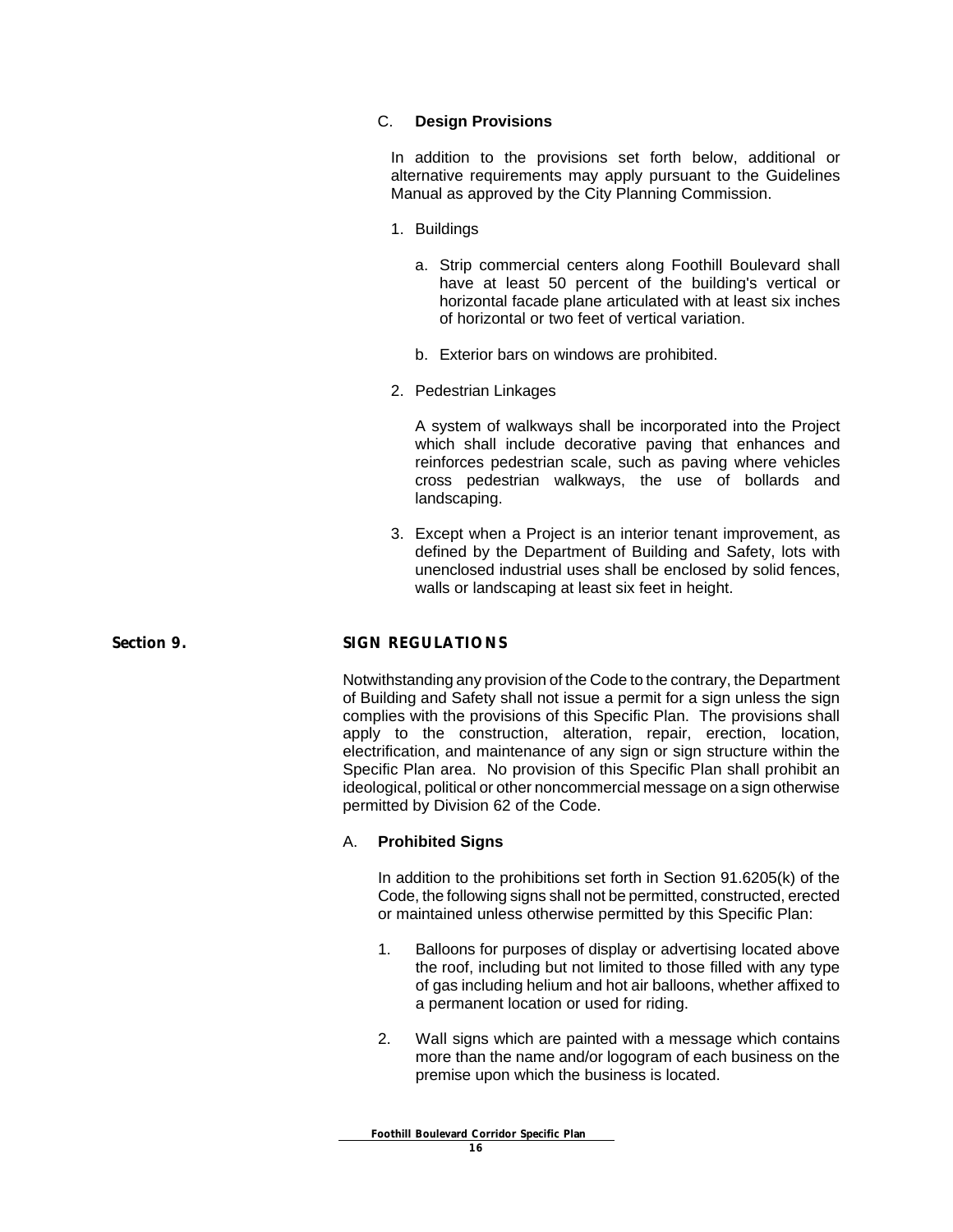- 3. Off-site commercial signs (i.e., billboards), except that existing legally erected off-site commercial signs may be replaced on the same site or a new site provided that the new location and sign otherwise meets all current ordinance requirements of Section 91.6220 of the Code relating to off-site signs.
- 4. Projecting signs, except that Village Pedestrian Signs shall be permitted.
- 5. Roof signs.
- 6. Cabinet (box) signs, where the letters are not encased and have a discernable boundary.
- 7. Sandwich sign located in the public right-of-way.

#### B. **Exemptions**

The following signs are exempt from the provisions of this Specific Plan:

- 1. Temporary signs within the meaning of Section 91.6215 of the Code.
- 2. Signs required by law, provided that such signs unless otherwise required to do so by law shall not exceed size and height limitations as stated in this Specific Plan.
- 3. Signs owned by a government agency.
- 4. Public utility signs which contain no advertising copy and which are customarily utilized in the performance of the utility's function.
- 5. One construction sign located on a lot where a building or structure is being erected or remodeled and which identifies the architects, engineers, financing agent and/or contractors involved in the project; provided, however, that such sign shall not extend more than eight feet above ground level nor exceed 40 square feet in size.
- 6. Mural decorations intended for ornament or commemoration which has been determined by the Board of Municipal Arts Commissioners to have artistic merit.
- 7. Temporary political signs; provided, however, that such signs do not exceed 20 square feet and are removed within 15 days following the election to which they relate.
- 8. One temporary real estate sign indicating the building or land or premise is for sale, lease or rent; provided such signs are located on the property to which they relate and do not exceed 15 square feet in size.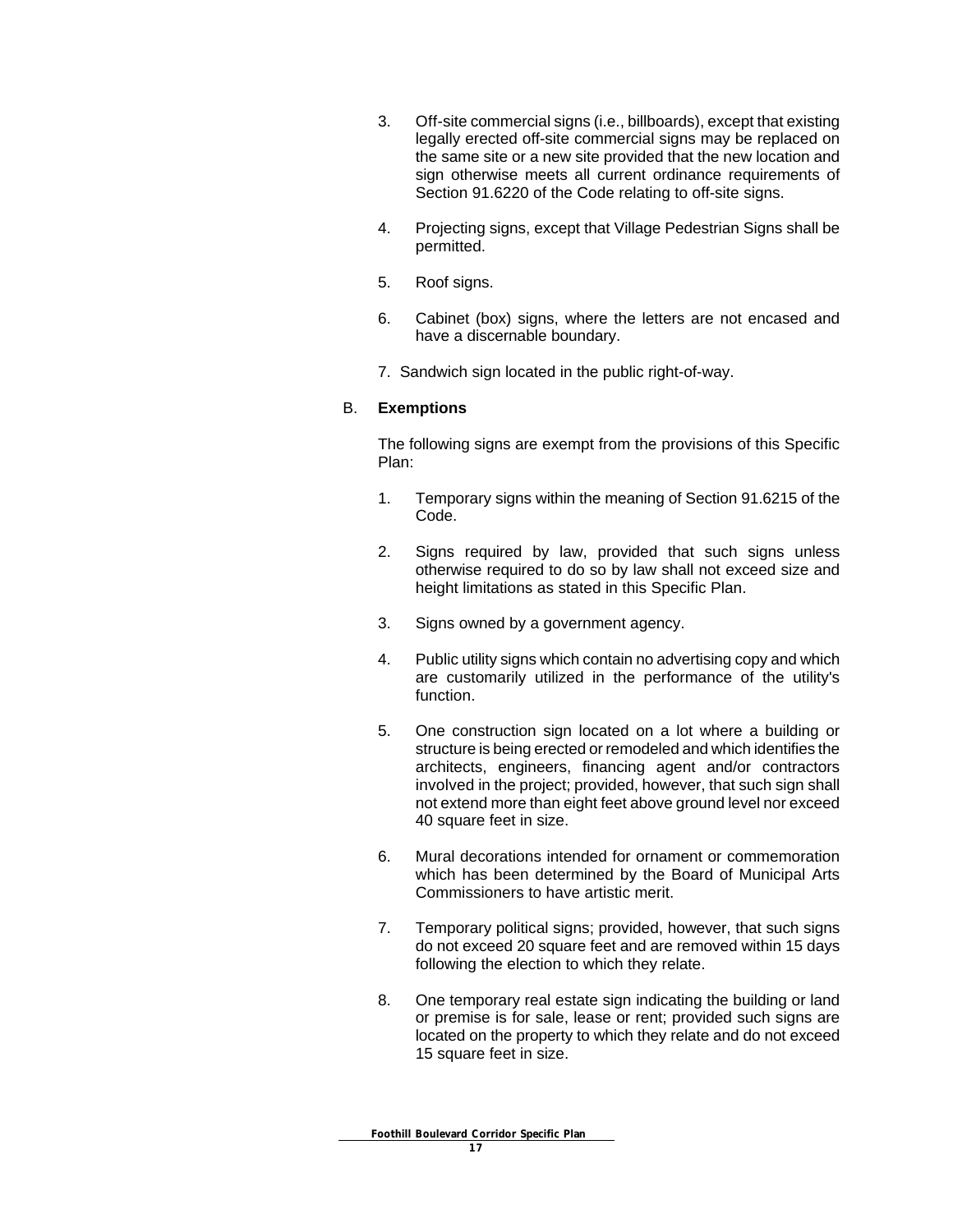- 9. Signs which are contained on the list of cultural or historical monuments of the Los Angeles Cultural Heritage Board.
- 10. Store hour signs, provided such signs shall be placed in the front door or window closest to the door and shall not exceed 64 square inches in area.
- 11. Signs which identify security protection systems, provided such signs shall not exceed 30 square inches in area.
- C. **Maximum Sizes.** No sign shall exceed a maximum of 75 square feet, except that wall or freestanding signs which abut an alley shall not exceed a maximum of 50 square feet.
- D. **Number of Signs.** Notwithstanding Section 91.6220(b)4 of the Code, no more than three of any type of sign may be placed on a lot.
	- 1. Awning Signs. One awning sign as allowed pursuant to Section 91.4506(f) of the Code shall be permitted per awning.
	- 2. Window Signs. For each Ground Floor occupancy of a building, only one illuminated window sign shall be permitted in a window which directly faces a dedicated street, dedicated alley, mall, or parking lot area.

#### E. **Wall Signs**

- 1. Area. The total sign area of wall signs facing a street shall not exceed two square feet for each linear foot of building frontage.
- 2. Projection. A wall sign shall be erected or constructed so that it is either integrated into the wall, flat against the wall to which it is attached, or projecting not more than 10 inches from the wall to which it is attached.

#### F. **Monument Signs**

- 1. Area. The total area of a monument sign shall not exceed two square feet for each linear foot of building frontage.
- 2. A minimum five (5) foot radius of landscaped area shall surround a monument sign.

#### G. **Pole Signs**

- 1. Area. The total area of a pole sign shall not exceed two square feet for each linear foot of building frontage.
- 2. No pole sign shall be allowed in Major Activity Area No. 3.
- 3. No pole sign shall be greater than 25 feet in height from ground level.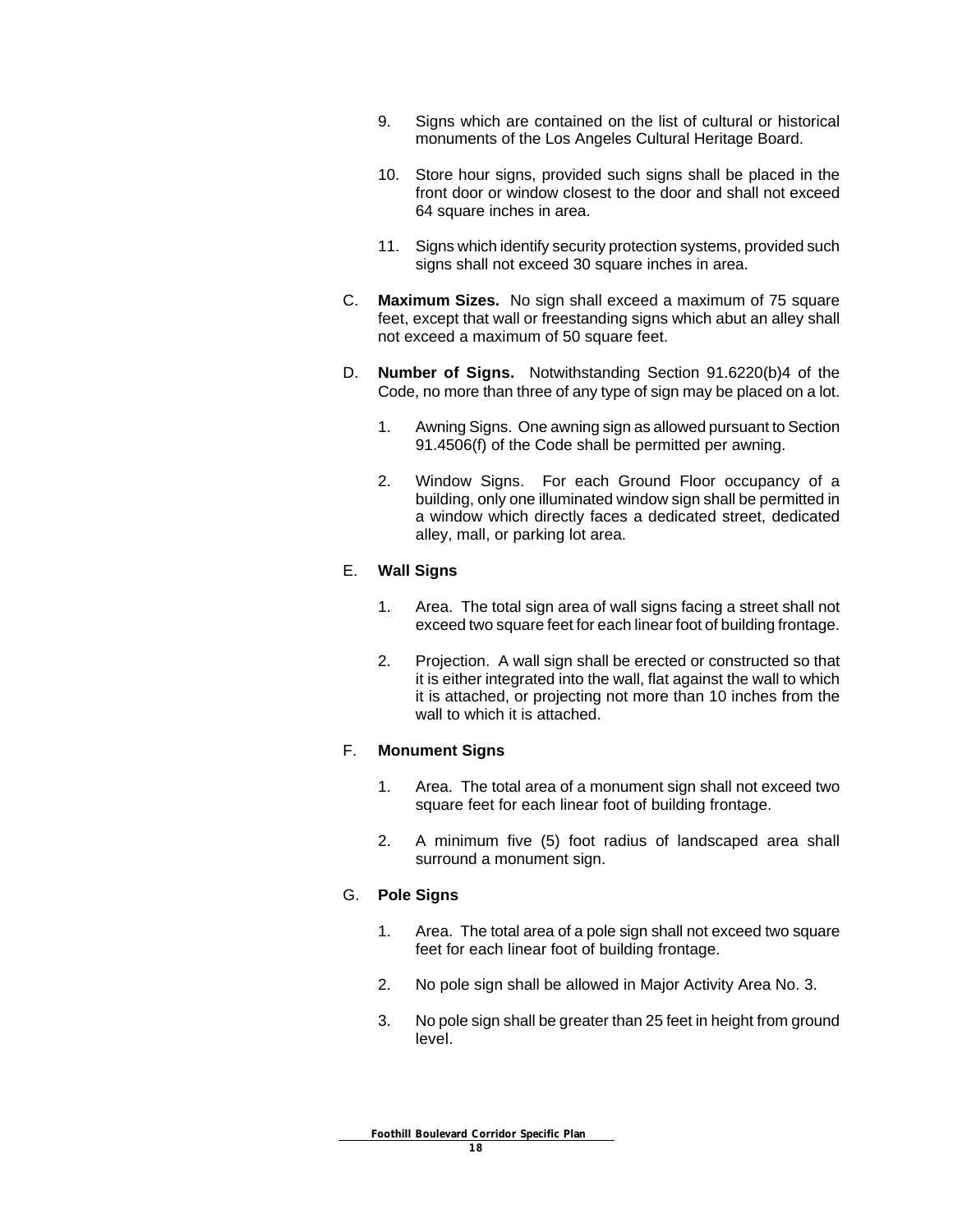#### H. **Awning Signs**

- 1. Area. The area of an awning sign shall not exceed four square feet.
- 2. Height. The vertical height of the face of an awning sign shall not exceed one foot.
- 3. Miscellaneous
	- a. Awning signs may be painted, placed or installed only upon the vertically hanging border of an awning, provided that such signs shall not extend above or below such hanging border.
	- b. Awning signs shall be constructed of a permanent material such as canvas, aluminum, or durable plastic with a usable life of at least three years.
	- c. No advertising shall be placed on any awning except the name of the owner and business, logogram and industry or pursuit conducted within the premises.

#### I. **Window Signs**

The area of an illuminated window sign shall not exceed five percent of the window area. Signs constructed of stained glass shall be permitted to cover the entire area of any window. Signs constructed of any other permitted material which are not illuminated shall be permitted only on the interior surface of the window glass, provided that no combination of such window signs cover more than 10 percent of the area of any window.

#### J. **Amortization**

Existing signs and/or support structures, constructed under a valid permit and used in conformance with the Code regulations and approvals in effect at the time of construction, shall be allowed to continue under those regulations and approvals even though subsequent adopted regulations and approvals have changed the requirement, provided that there shall be no increase in any existing sign area or height and no change in its location or orientation. The exceptions to continued use are as follows:

1. If a nonconforming sign a) is damaged or partially destroyed by fire, flood, earthquake or other natural disaster to the extent of more than 50 percent of its replacement value at the time of the damage or destruction; and b) repair of the damage or destruction involves more than one sign face replacement; and, c) the sign has not been repaired within 30 days of the date of the damage or destruction, then the damaged sign shall be totally removed within 45 days of the date of the damage or destruction.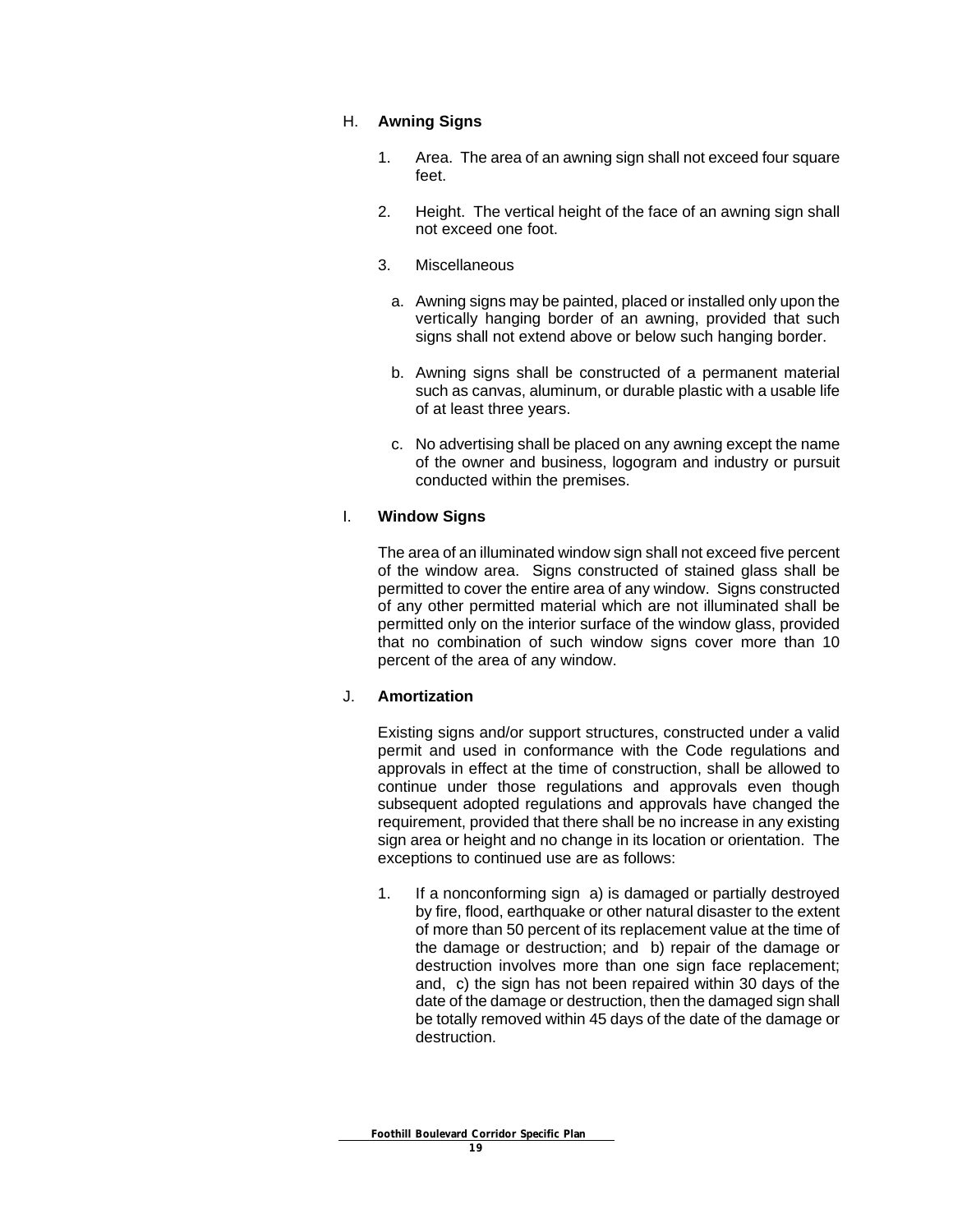2. All signs lawfully erected on properties where there is a cessation of a business activity, service or product for 90 days shall be removed. This shall not apply to a sign which qualifies as an "advertising display" as defined in Section 5202 of the State of California Business and Professions Code.

#### **Section 10. SPECIFIC PLAN IMPLEMENTATION**

#### A. **Plan Approval Procedures - Intent**

In granting a Plan Approval, the Director shall review projects for compliance with the Specific Plan and encourage unified developments that contain functional linkages, distinctive architectural components, and landscape design elements. Furthermore, Plan Approval evaluates the placement of mass, form, spatial elements and overall quality of the design of projects based on provisions and defined objectives in the Specific Plan. Plan Approval staff will assist City decision-makers, the community, private developers, property owners, and design professionals in implementing the provisions and design goals contained within the Specific Plan. The procedures are designed as the most timeefficient methods available.

#### B. **Plan Approval Thresholds**

- 1. Plan Approval shall be required for Projects in Major Activity Areas and Target Areas.
- 2. Plan Approval is not required for signs.
- 3. Any Project to construct a use that is specifically prohibited under this Specific Plan must apply for a Specific Plan exception under 11.5.7 D of the Code.
- 4. Projects are exempted from Plan Approval that received a stillvalid discretionary approval listed in Section 5 not more than six years prior to the date of the present application for a building permit. The date of such application shall be the date on which architectural and structural plans sufficient for a complete plan check are accepted by the Department of Building and Safety and the applicable fee is paid. These exemptions shall also apply to Projects for six years from the date of a discretionary approval as listed in Section 5 which are granted after the operative date of this ordinance. This exemption shall apply only if the applicable decision-making body certifies in writing that the prior discretionary approval considered aspects of the approved Project's design (but not limited to building location, height, density, intensity, use, parking, access and architectural integrity). The Director is hereby authorized to establish procedures to process certifications.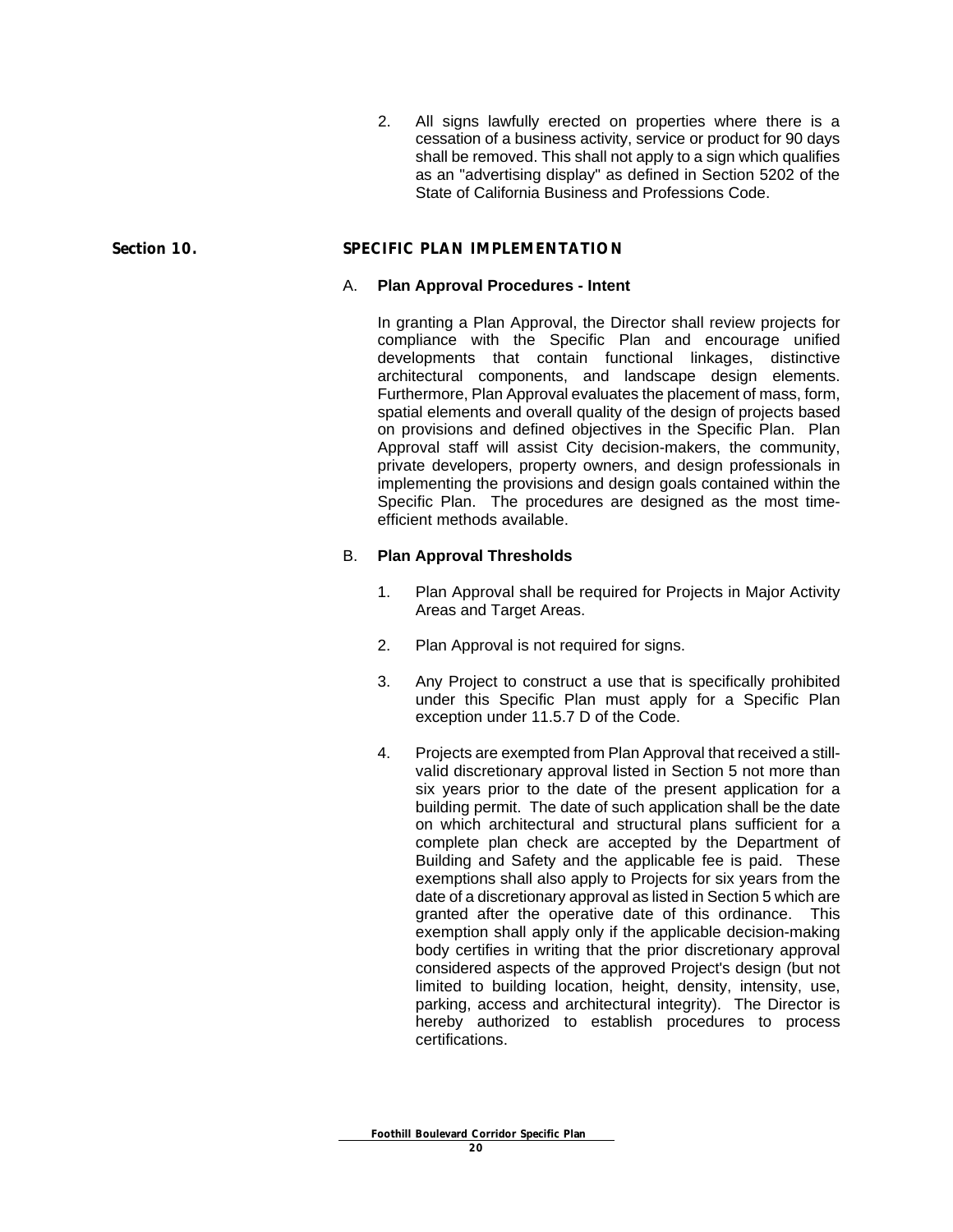#### C. **Application**

All applications for Plan Approval shall be submitted to the Department of City Planning on a form supplied by the Department and shall include materials as outlined in the Guidelines Manual.

- 1. Fees and Notice
	- a. The filing fee for processing a Plan Approval application shall be as set forth in Section 19.01 of the Code.
	- b. The filing fee for processing an applicant's appeal from a determination by the Director or a decision by the City Planning Commission shall be the same as for an appeal from a specific plan design review decision as set forth in Section 19.01 of the Code.
	- c. The Director or Director's designee shall mail a Notice of Application and pending determination to property owners of lots within a 100-foot radius of the property upon deeming the application complete and shall provide them an opportunity to present their comments.
- 2. Requirements for application materials shall be outlined in the Guidelines Manual.

#### D. **Plan Approval**

The Planning staff shall review all Projects for which applications for plan review have been accepted.

- 1. **Review and Action.** Planning staff shall review the Project within 10 working days after the application is deemed complete.
- 2. **Plan Approval by Planning Department.** Planning staff may submit its recommendation to the Director of Planning. Planning staff's recommendation may include denial, approval, or approval with modifications to the Project. Planning staff may make its recommendation based upon the listed provisions and criteria in the Specific Plan. In the event of a recommendation for denial, the staff should specify those areas in which the Project fails to comply with the provisions and criteria in the Specific Plan.
- 3. The Director shall have 15 working days from the filing of a complete application to act on the application or within such additional time as is mutually agreed upon in writing between the applicant and the Department of City Planning. The Director shall deny, approve, disapprove, or approve with modifications the Project. The Director shall make findings consistent with the Specific Plan criteria.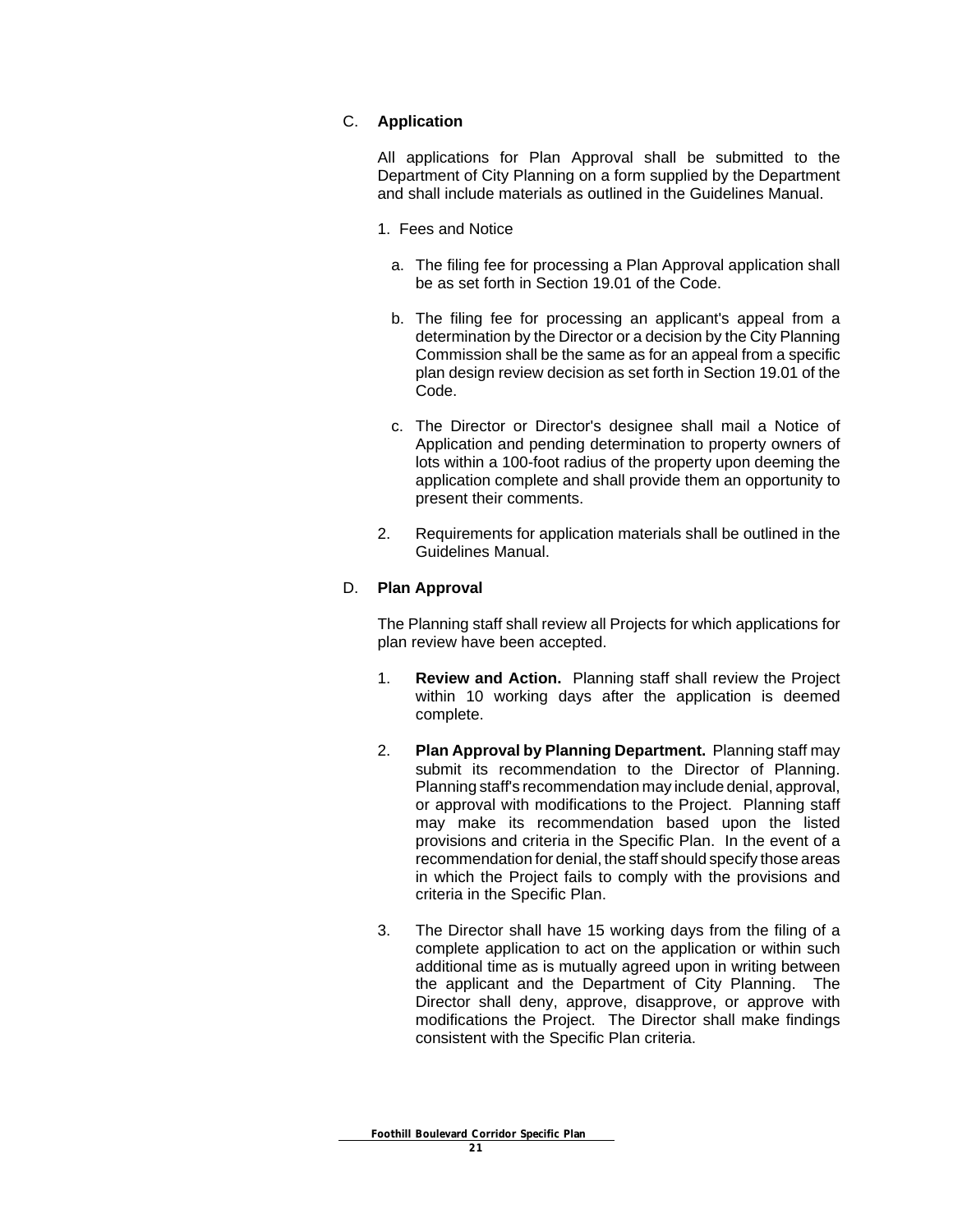A copy of the determination shall be forwarded to the applicant, to the councilmember in whose district the Project is located, the Department of Building and Safety, and to any interested parties upon request.

- 4. **Plan Approval Findings.** In approving an application for Plan Approval, the Director shall make all of the following findings:
	- a. That the Project complies with all applicable provisions of the Specific Plan; and
	- b. That the Project is consistent with the general plan; and
	- c. That proposed buildings and structures complement or are compatible with the surrounding buildings in terms of design, massing, and architectural integrity; and
	- d. That the landscape design is compatible with the buildings onsite and complements landscape off-site.

#### E. **Duration of the Plan Approval**

- 1. The Director's determination shall be valid for a period of two years. In the event that a building permit is obtained in a timely manner but subsequently expires after the two-year period, the Director's determination shall expire with the building permit.
- 2. Modification of Approved Plans or Materials Before Issuance of Building Permit or Certificate of Occupancy. The Director may, prior to the issuance of a building permit or certificate of occupancy, approve exterior changes to a proposed Project from that which was approved in the Plan Approval process.
	- a. An applicant requesting a proposed modification to a Project shall do so in writing. The request shall include an illustrated description of the proposed modification and a narrative justification. If the modification was required by a public agency or administrative body then written proof thereof shall be submitted with the request. Copies of all materials submitted in connection with the request shall be transmitted to the Planning staff at the time the request is submitted to the Planning Department.
	- b. The Director shall limit his/her review of the modification request to those areas identified as changed or influenced by the changes.

#### F. **Appeal Procedure**

An applicant or any other person aggrieved by a determination of the Director may appeal to the City Planning Commission, and thereafter to the City Council. Such an appeal may also be filed by the Mayor or a member of the City Council.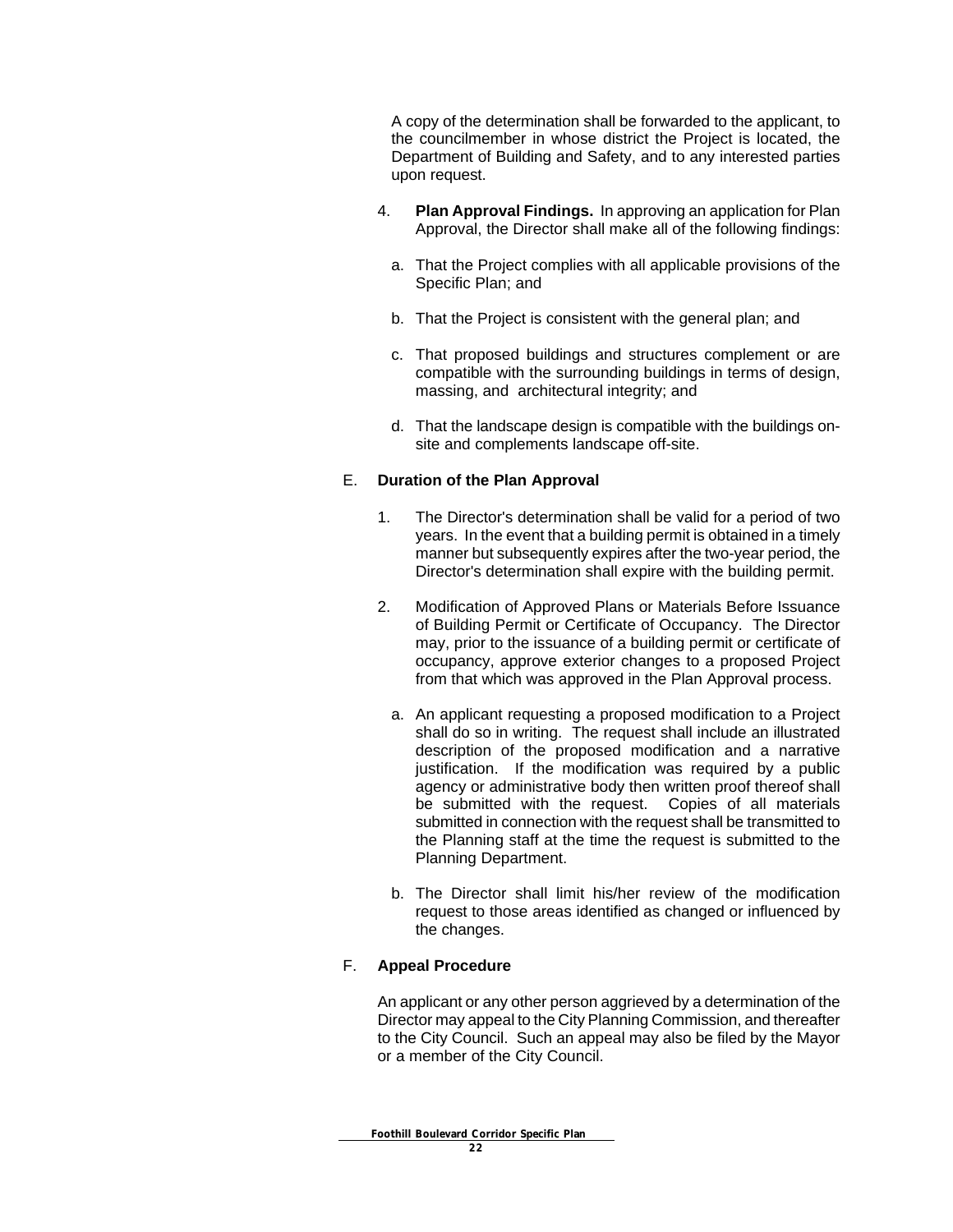- 1. The appeal shall set forth specifically wherein the determination of the Director or the City Planning Commission's determination fails to conform to the requirements of the Specific Plan or wherein the conditions imposed are improper.
- 2. Such appeals must be made within 10 calendar days after the date of mailing of the Director's determination or the City Planning Commission's decision if appealed to the City Council, pursuant to the procedures prescribed in Section 17.06 of the Code.

#### Section 11. SEVERABILITY

If any provision of this ordinance is found to be unconstitutional or otherwise invalid by any court of competent jurisdiction, such invalidity shall not affect the remaining provisions of this ordinance which can be implemented without the invalid provisions, and, to this end, the provisions of this ordinance are declared to be severable.